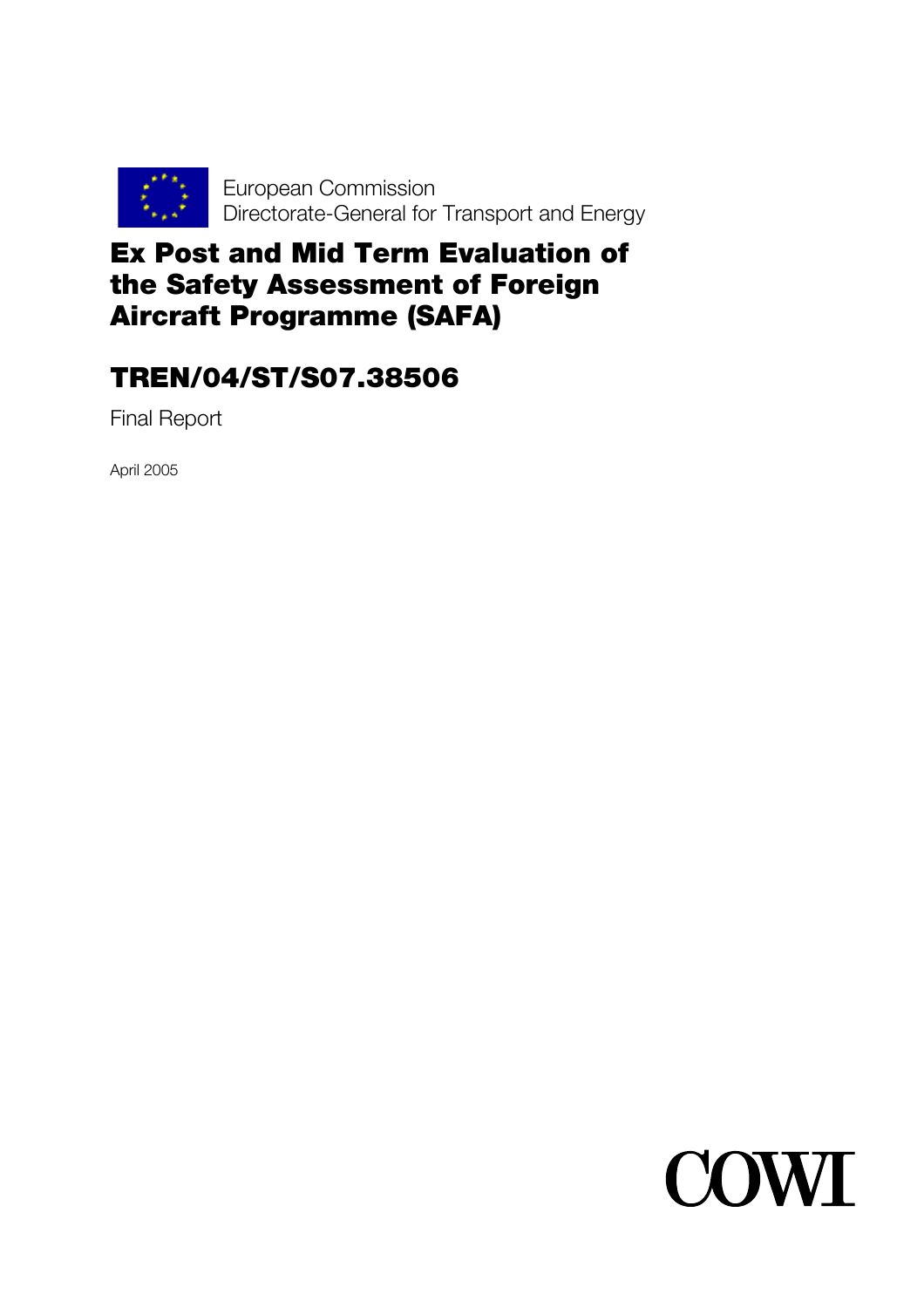European Commission Directorate-General for Transport and Energy

# Ex Post and Mid Term Evaluation of the Safety Assessment of Foreign Aircraft Programme (SAFA)

# TREN/04/ST/S07.38506

Final Report

April 2005

Report no. TREN2-05\_001 Issue no. 1 Date of issue 29/04/2005 Prepared LG Checked MLO Approved MLO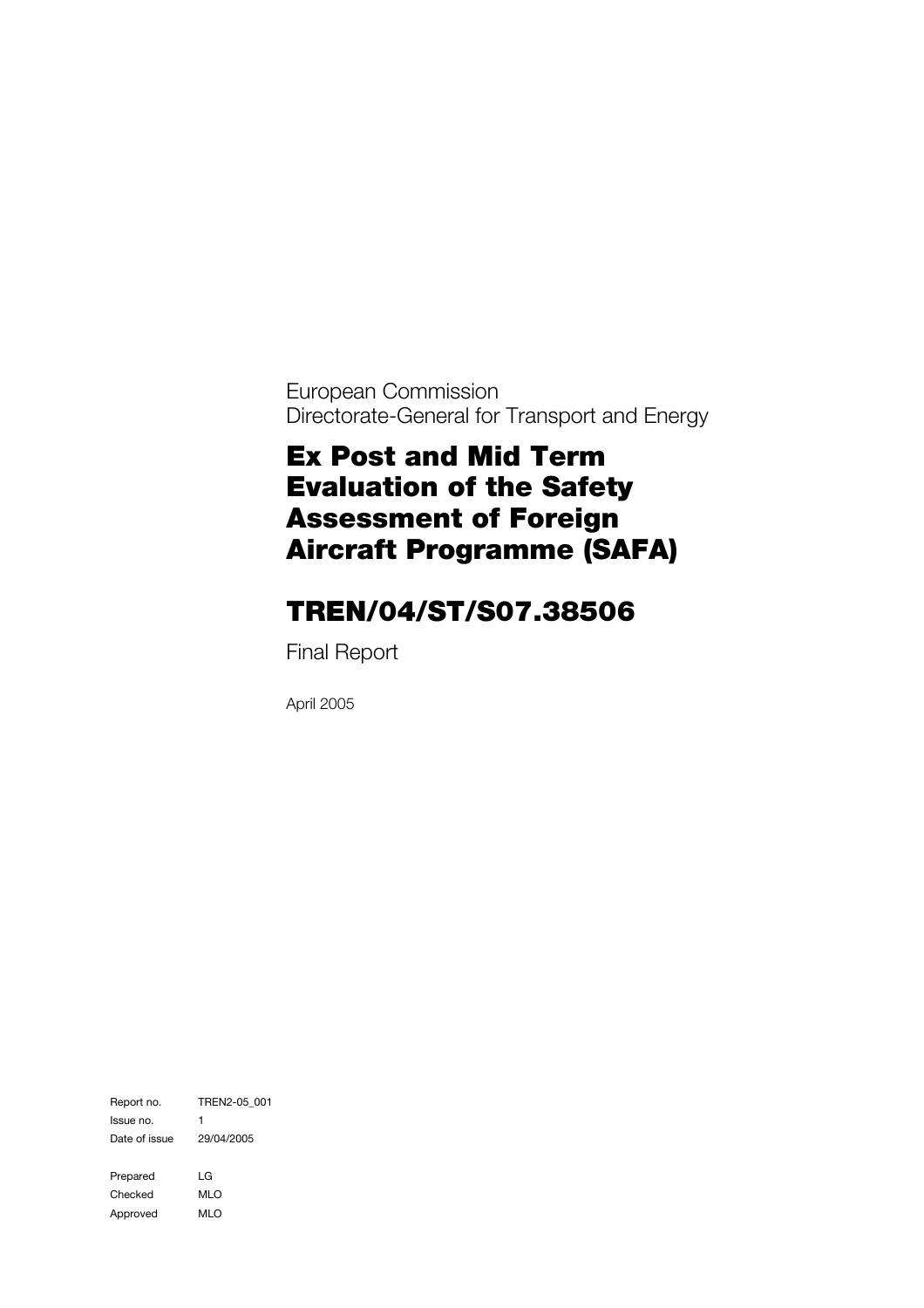## Abbreviations

| <b>SAFA</b>  | Safety Assessment of Foreign Aircraft Programme (European) |
|--------------|------------------------------------------------------------|
| <b>EASA</b>  | European Aviation Safety Agency                            |
| <b>ECAC</b>  | European Civil Aviation Conference <sup>1</sup>            |
| JAA          | Joint Aviation Authorities (European)                      |
| <b>ICAO</b>  | International Civil Aviation Organisation                  |
| FAA          | Federal Aviation Administration (USA)                      |
| <b>IATA</b>  | <b>International Air Transport Association</b>             |
| <b>USOAP</b> | Universal Safety Oversight Assessment Programme (ICAO)     |
| <b>NAAs</b>  | National Civil Aviation Authorities - Generic              |
| <b>DGAC</b>  | National Civil Aviation Authority - France                 |
| <b>NLA</b>   | National Civil Aviation Authority - The Netherlands        |
| <b>ENAC</b>  | National Civil Aviation Authority - Italy                  |
| <b>FOCA</b>  | National Civil Aviation Authority - Switzerland            |
| <b>RCAA</b>  | National Civil Aviation Authority - Romania                |

<span id="page-2-0"></span><sup>&</sup>lt;sup>1</sup> The ECAC member states are: Albania, Armenia, Austria, Azerbaijan, Belgium, Bosnia and Herzegovina, Bulgaria, Croatia, Cyprus, Czech Republic, Denmark, Estonia, Finland, France, Germany, Greece, Hungary, Iceland, Ireland, Italy, Latvia, Lithuania, Luxembourg, Malta, Moldova, Monaco, Netherlands, Norway, Poland, Portugal, Romania, Serbia and Montenegro, Slovakia, Slovenia, Spain, Sweden, Switzerland, The former Yugoslav Republic of Macedonia, Turkey, Ukraine, United Kingdom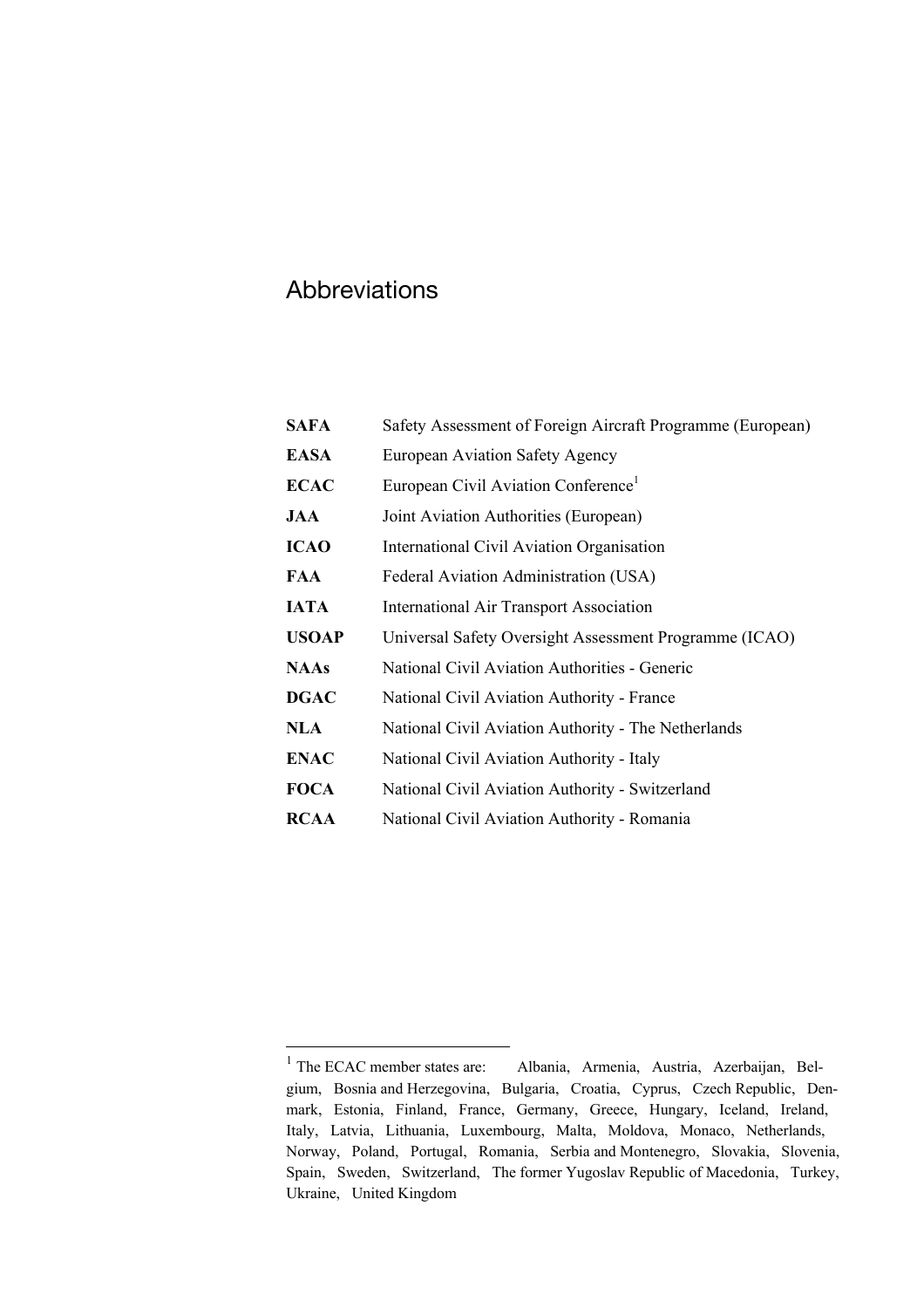## Table of Contents

|                | <b>Executive Summary</b>                         | $\mathbf 2$ |
|----------------|--------------------------------------------------|-------------|
| 1              | <b>Introduction</b>                              | 5           |
| 1.1            | Project background                               | 5           |
| 1.2            | Objectives                                       | 6           |
| 1.3            | Present situation                                | 7           |
| 1.4            | Related programmes                               | 8           |
| $\overline{2}$ | Data collection and analysis                     | 9           |
| 2.1            | General                                          | 9           |
| 2.2            | Documentation review                             | 10          |
| 2.3            | Interviews                                       | 13          |
| 3              | <b>Results and findings</b>                      | 16          |
| 3.1            | General                                          | 16          |
| 3.2            | The grant / SAFA programme                       | 16          |
| $3.3\,$        | The management by JAA                            | 19          |
| 3.4            | Quality of the programme                         | 20          |
| 3.5            | Relevance relating to the EU policy              | 21          |
| 3.6            | Summary of results                               | 22          |
| 4              | <b>Conclusions &amp; further recommendations</b> | 23          |

# Table of Appendices

Appendix A - List of Reference Documents Appendix B: Interview Template Appendix C: Meeting agenda in Hoofddorp Appendix D: List of interviews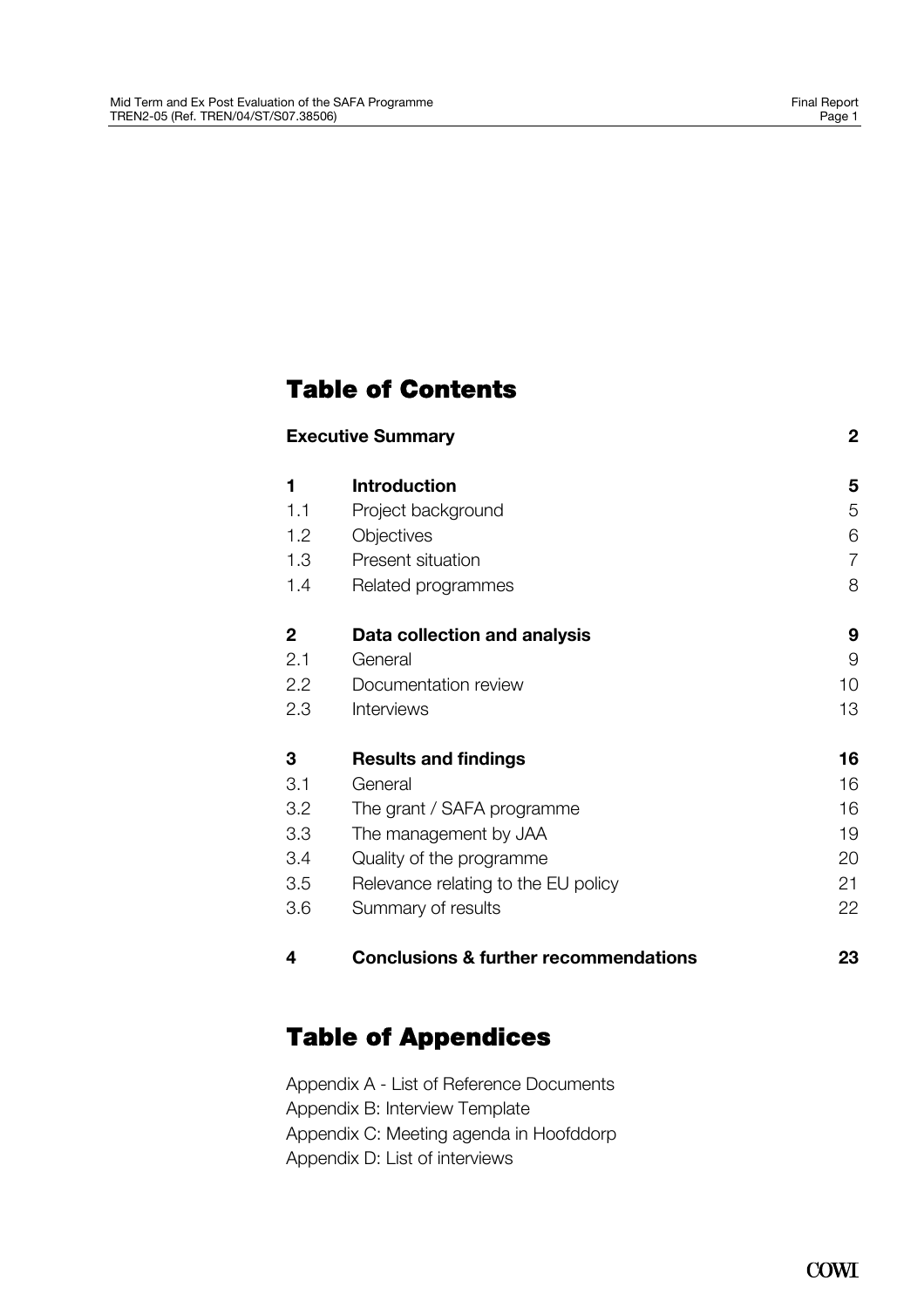## <span id="page-4-0"></span>**Executive Summary**

At the request of the European Commission and in response to the Terms of Reference included under Work Order TREN/04/ST/S07.38506, COWI has conducted an ex post & mid term evaluation of the management of the SAFA programme.

SAFA is a programme of the European Civil Aviation Conference (ECAC), designed with the overall objective of protecting the EU citizens from potential aircraft operators unequally performing with their international safety obligations. This is done by building-up and animating a series of ramp inspections for foreign aircraft common to all the ECAC countries, associated to a common database of findings.

The inspections are carried on in each ECAC member state, by a set of national inspectors, trained on common procedures and inspection criteria. The results of these inspections are loaded in the common database, for sharing of the findings and for warning of all member states in case of major infringement. The programme was started and is directed by the ECAC since 1996, with its management delegated to the JAA, including harmonisation, procedure manuals, animation of the common work groups, common training and management of the database. Since 1999, the European Commission decided to contribute to the programme through a series of grants, used for co-financing of the programme management. Since 1999, 3 grants were awarded, for a total of 600 000  $\epsilon$ , representing 50% of the management effort over the relating periods. A new grant was requested for 2005, with the principle that the European contribution could be raised up to 70% of the programme management budget.

The evaluation was performed through a detailed documentation review, followed by a series of interview meetings with relevant contacts at the ECAC, JAA and National Coordinators.

From this detailed review of the documentation and of the notes taken during the interviews, it appears that:

• A total of 320 inspectors were trained since the beginning of the programme, representing a total of 34 participating states. New training sessions are continuously organised, with a frequency of 2 to 3 sessions per year, and large attendance. A new initiative was started in 2003 for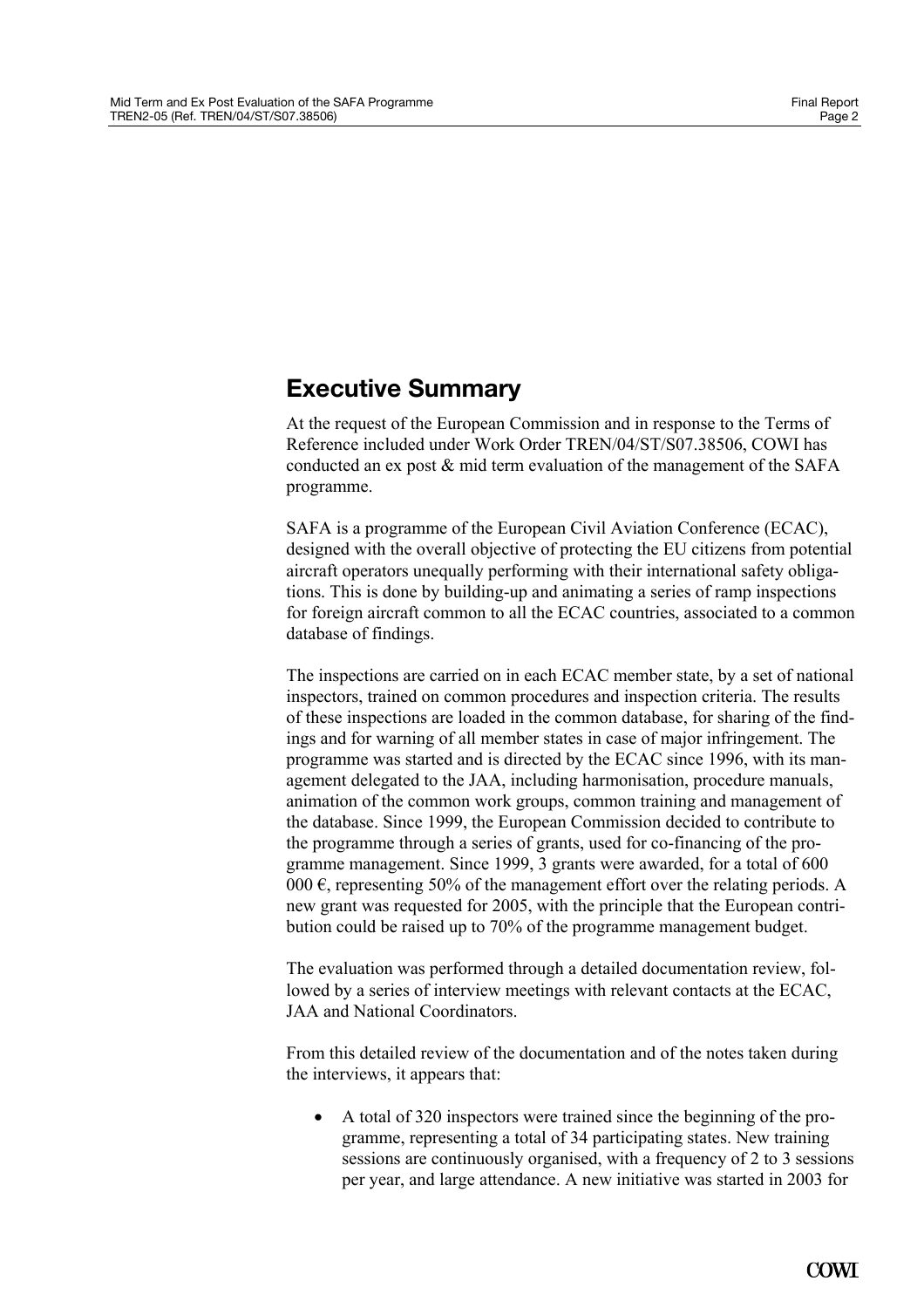an inspector exchange programme throughout the member states, in addition to the formal training lectures.

- The common database is fully operational. The level of satisfaction of its users appeared to be controversial, and several improvements were made. However, in spite of the fact that the database is not fully satisfactory yet, it is accessible to all member states, used by all of them, and constantly filled with valuable information.
- More than 19 000 inspections were performed since the start of the programme. They are continuously carried on, at a present rate around 3 000 inspections per year, with a trend of constant slight increase over the last 4 years.
- The inspections are generally well accepted by the operators, who usually consider it a necessary and useful measure.
- Although very unequal, the participation of the member states is high, and involves the 41 ECAC states (i.e. all  $EU + 16$  non-EU states). In spite of its limitations in nature of findings, in time and in depth of inspections, the inspection provided under the SAFA programme provide valuable information and influence on most international operators.

The data collected from the documents and from the interviews was analysed in order to measure the programme performance in terms of efficiency, effectiveness, impact and utility, on a scale of Excellent, Good, Average, Poor, Unacceptable. This lead to the following results:

|                                                             | Effectiveness        | Efficiency           | Impact           | Utility          | Sustainability |
|-------------------------------------------------------------|----------------------|----------------------|------------------|------------------|----------------|
| Grant                                                       | <b>Excellent</b>     | Excellent            | Good             | <b>Excellent</b> | N/A            |
| Management by JAA:<br>- Day to day management<br>- Database | Excellent<br>Average | Excellent<br>Average | <b>Excellent</b> | N/A              | N/A            |
| Quality of the Programme                                    |                      |                      | Good             |                  |                |
| EU relevance                                                |                      |                      | Good             |                  |                |

Concerning the programme sustainability no scoring was applied (not relevant), but an evaluation was conducted on the consequences of possible reduction or stopping of the EC contribution. In this case, it is still unclear whether ECAC will be able/willing to continue. But in any case, the quality of the programme would be seriously reduced, with consequences as a losses in participation of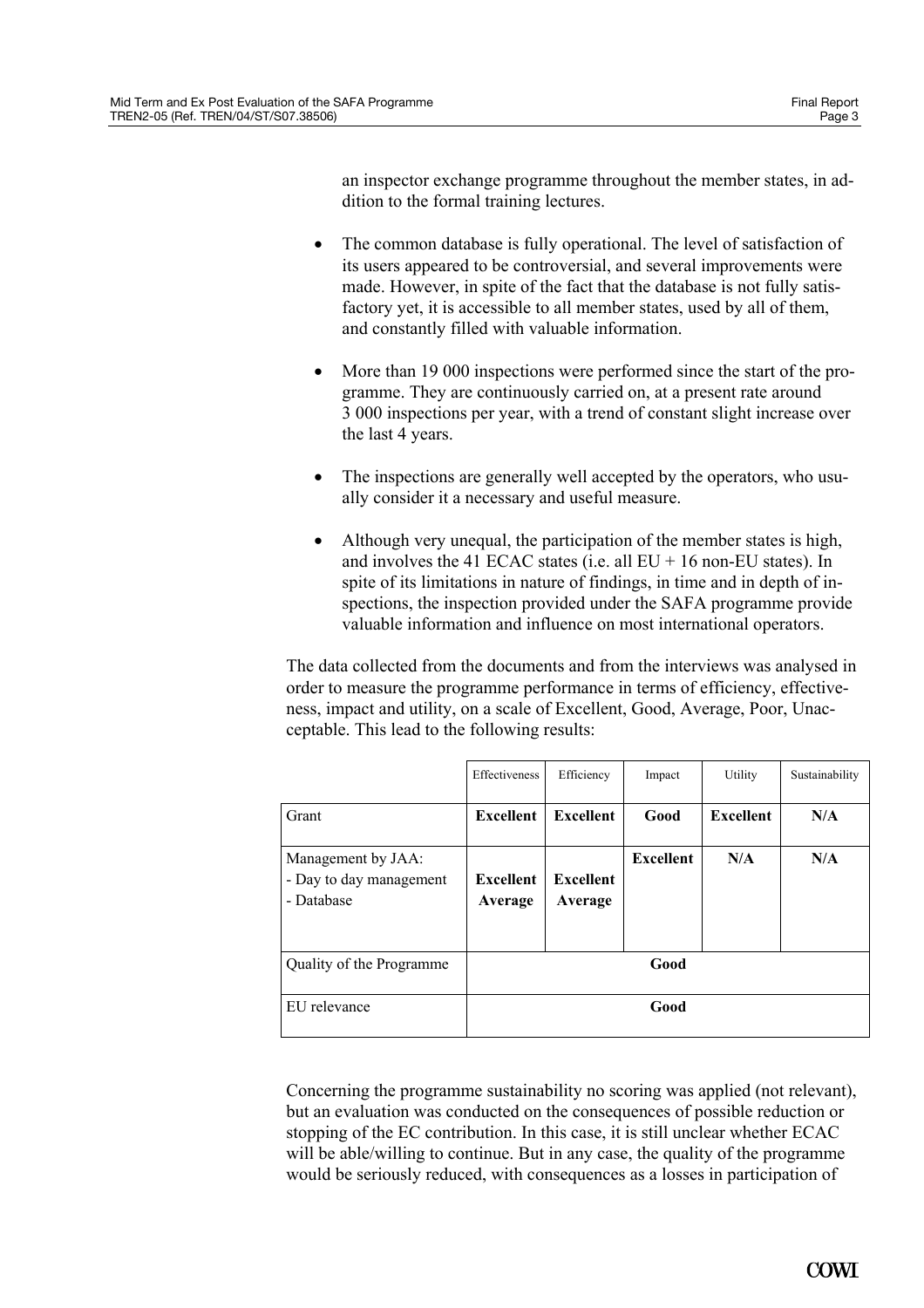some of the countries with lower economy levels. As a conclusion, the main findings resulting from this evaluation are:

- In order to assure air safety performance up to the highest international standards for flights in/to/from Europe, a widely accepted inspection programme is a clear necessity.
- In this way, the SAFA programme is needed and useful. It is a valuable complement to the duties of foreign National Aviation Authorities and to the ICAO audits.
- With evaluation ratings from good to excellent, except for one point still at average level (Database), the management by JAA is fully satisfactory. It is effective, efficient, and contributes to a good level of participation of most of the ECAC member states.
- In spite of a high level of involvement of the participating states, further improvement still may be advisable for the Database, and also in actions to reach better levels of participation in some member states

In the coming year, significant evolutions are foreseen, with entry into force of the EU Directive, and with transfers of duties from JAA to EASA.

- These evolutions may be used to reinforce SAFA, by bringing a legal basis to the programme.
- This will require particular attention to decide whether/how to continue participation of the non-EU ECAC member states.
- If the SAFA programme was not existing/continued, the EU would have to build-up an equivalent organisation to be able to manage actual application of its Directive.

As a conclusion, and as final recommendations:

- For application of the EU directive, the EC has the choice between building up its own organisation, or continuing its contribution and use the existing SAFA programme. Considering the quality of the SAFA organisation and its present achievements, the solution of continuing seems preferable.
- The management by JAA is fully satisfactory. However, if future transfer of its duties to EASA is inevitable, it is essential to organise it when both organisations are ready for a seamless transition.
- Whichever choice is made, it is advisable to include in the future agendas discussions to decide how to continue inspecting aircraft of the EU members that are still considered as requiring vigilance, and also whether/how to continue participation of the non-EU ECAC member states.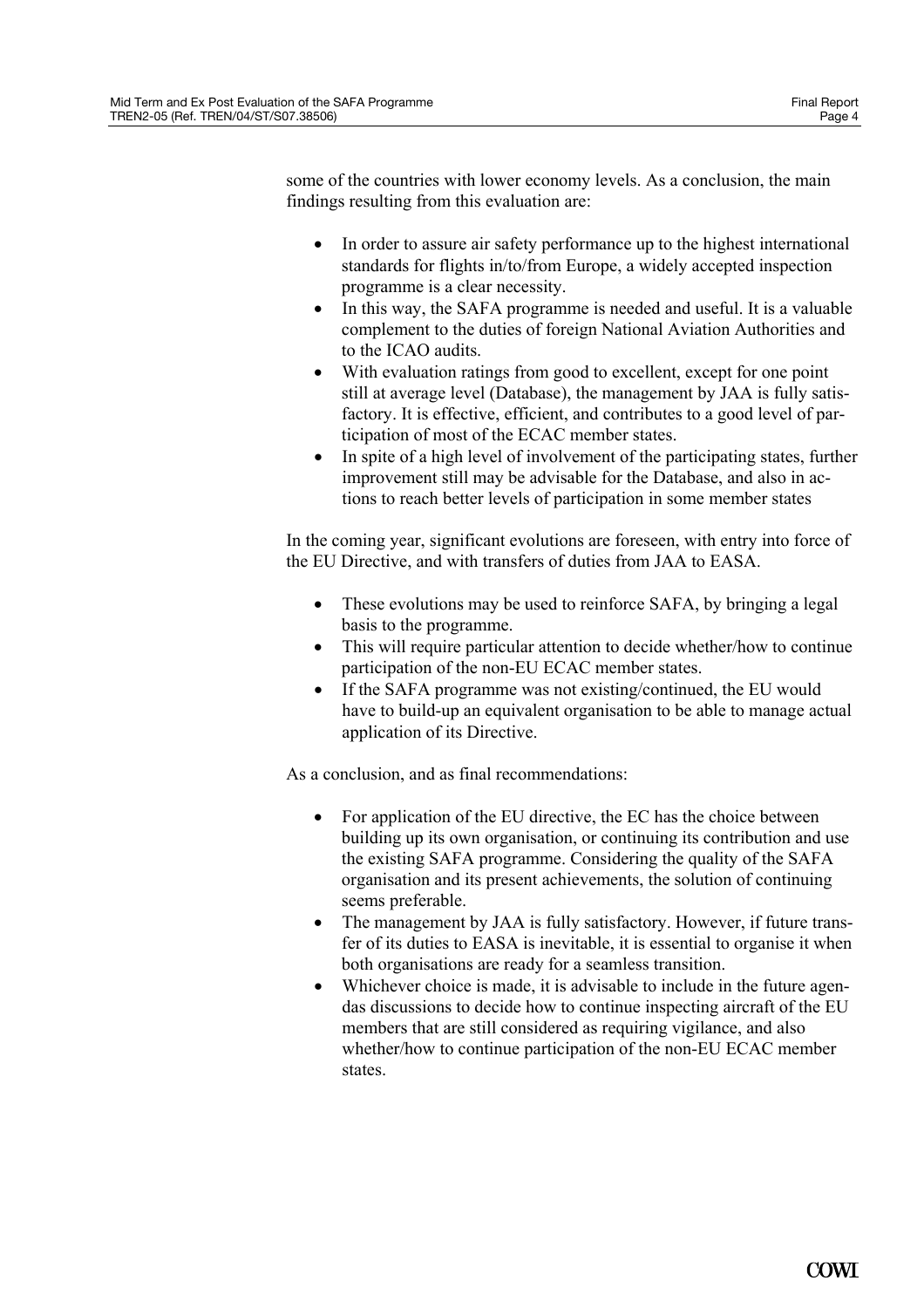## <span id="page-7-0"></span>**1 Introduction**

The present report has been prepared by COWI under the existing COWI Service Framework Contract with DG TREN covering Ex Post and Mid Term Evaluations (Ref. TREN/A1/17-2003 Lot 2) and in response to the Terms of Reference included under Work Order TREN/04/ST/S07.38506.

The purpose of the evaluation is to make an assessment of the actions already undertaken or on-going on the Safety Assessment of Foreign Aircraft (SAFA) programme, in order to establish a cost-opportunity finding and determine the choice to continue with further funding for management and improvement of the programme.

Readers should note that the report presents the views of the Consultant, which do not necessarily coincide with those of the Commission.

## **1.1 Project background**

As a first general statement, it should be noted that air transport is one of the safest transportation means in the world. Accident statistics may be controversial and significantly vary according to the sources. But still all statistic concur to show a world average risk of accident (with hull loss or casualties) below 1 per 1 million departures. The statistics also concur to show largely unequal safety performance in the different regions of the world, where North America and Western Europe are among the best performers. Figures may vary in a ration up to 1 to 25 according to the regions, in spite of the fact that the International Civil Aviation Organisation (ICAO) edicts common rules, that are officially accepted by 188 countries.

Therefore, taking in account the lower safety performance of some foreign countries, the SAFA programme was started in 1996,with an overall objective of general improvement of the air transport safety in/to/from Europe through an inspection policy in accordance with the ICAO safety standards.

Through a series of inspections (ramp checks), the programme basically consists in enabling the member states of the ECAC to ensure that the other states are adequately complying with their safety oversight responsibilities, as defined by the ICAO. It includes the creation and use of common procedures and database accessible to all the ECAC member states, enabling full sharing of the in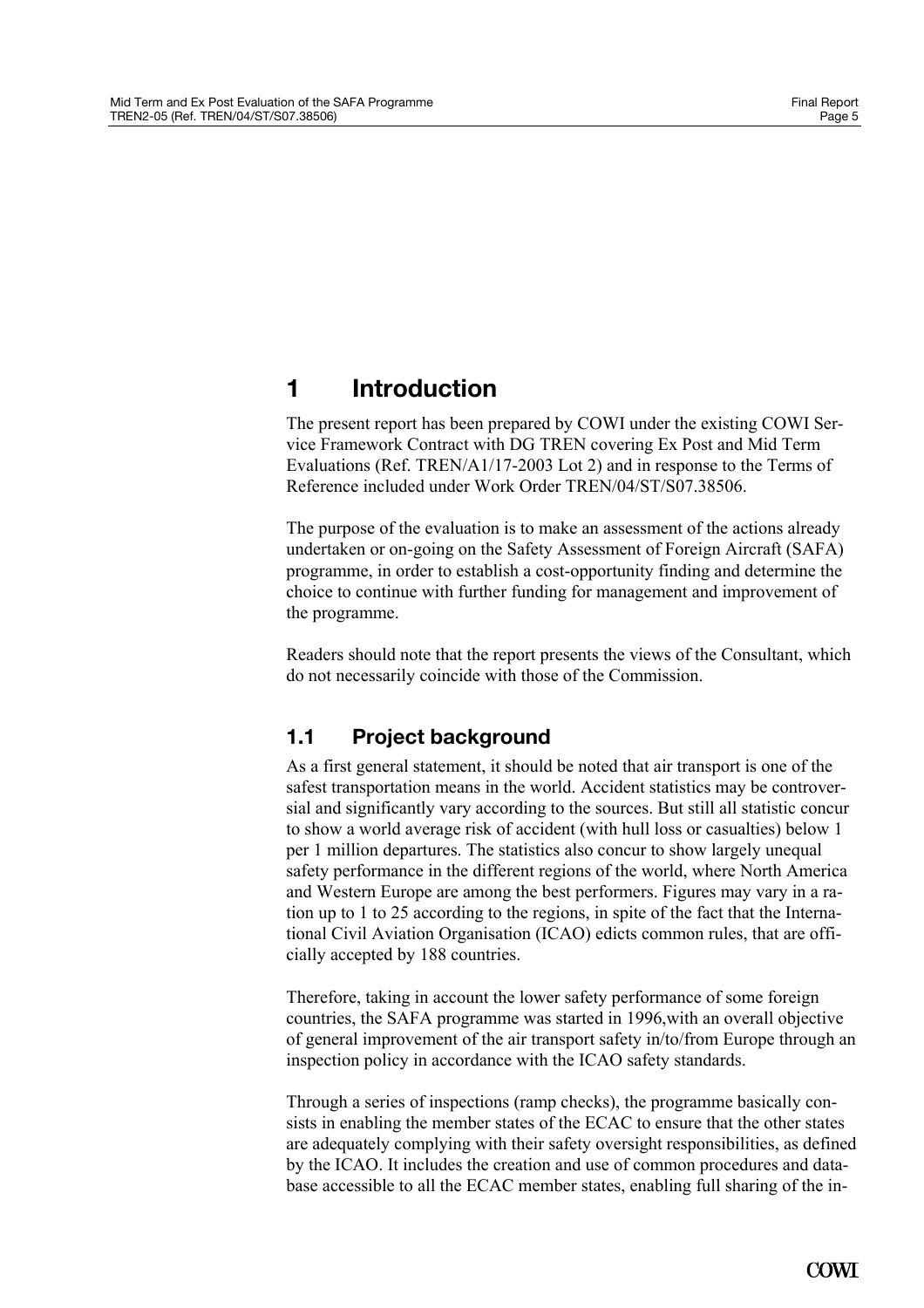<span id="page-8-0"></span>formation on the inspection findings and common application of the resulting decisions.

SAFA is a programme of the ECAC, with its management delegated to the JAA. Each country has its own set of inspectors. The harmonisation, procedure manuals, and common training are done by the JAA, as well as the management of the database. In this database, the findings are classified in 3 categories. The 1st category applies to minor/non-critical findings. The 3rd category applies to major defects, which require immediate action and possible grounding of the aircraft. This also implies formal reporting to the Aviation Authority of the country of origin, and possible extension of the measures to a series of aircraft or to the operator.

In April 2004, EC Directive 2004/36 of the European Parliament and of the Council on the safety of third countries aircraft using Community airports was adopted. This directive contains the same basic principles as the SAFA programme with the addition of a number of provisions to give greater common positions for example in the case of decisions to ban an operator or submit it to traffic rights restrictions. As a consequence, it is considered that EU Member States, through their participation in the SAFA programme, would be discharging their Community obligations stemming from the Directive.

Since its beginning, and particularly after the Flash Airlines accident of January 2004, the SAFA programme had to be considered as a vital part of the European air safety dispositive, for protection of the passengers flying on foreign companies, and for European citizens living in the vicinity of the European airports.

## **1.2 Objectives**

The SAFA programme is not intended to replace or take over from the States of Registry/Operator their responsibilities for safety oversight. Although limited in their scope and depth, SAFA inspections have the objectives of:

- Giving a general indication of the safety of foreign operators.
- Organising inspections to contribute to the safe operation of the particular aircraft, which has been inspected, so that operators undertake corrective measures with regard to discrepancies discovered, before the flight is resumed.
- Providing the opportunity for the Aviation Authorities of the inspecting State and the State of the Operator or the State of Registry to cooperate in resolving specific safety-related problems.
- Providing for ECAC States an opportunity to mutually alert themselves of cases of significant safety problems involving particular foreign aircraft or operator.
- Allowing ECAC, through sharing and analysing information, to identify eventual generic safety problems and to develop and implement adequate measures to tackle them.

Objectives & scope of the programme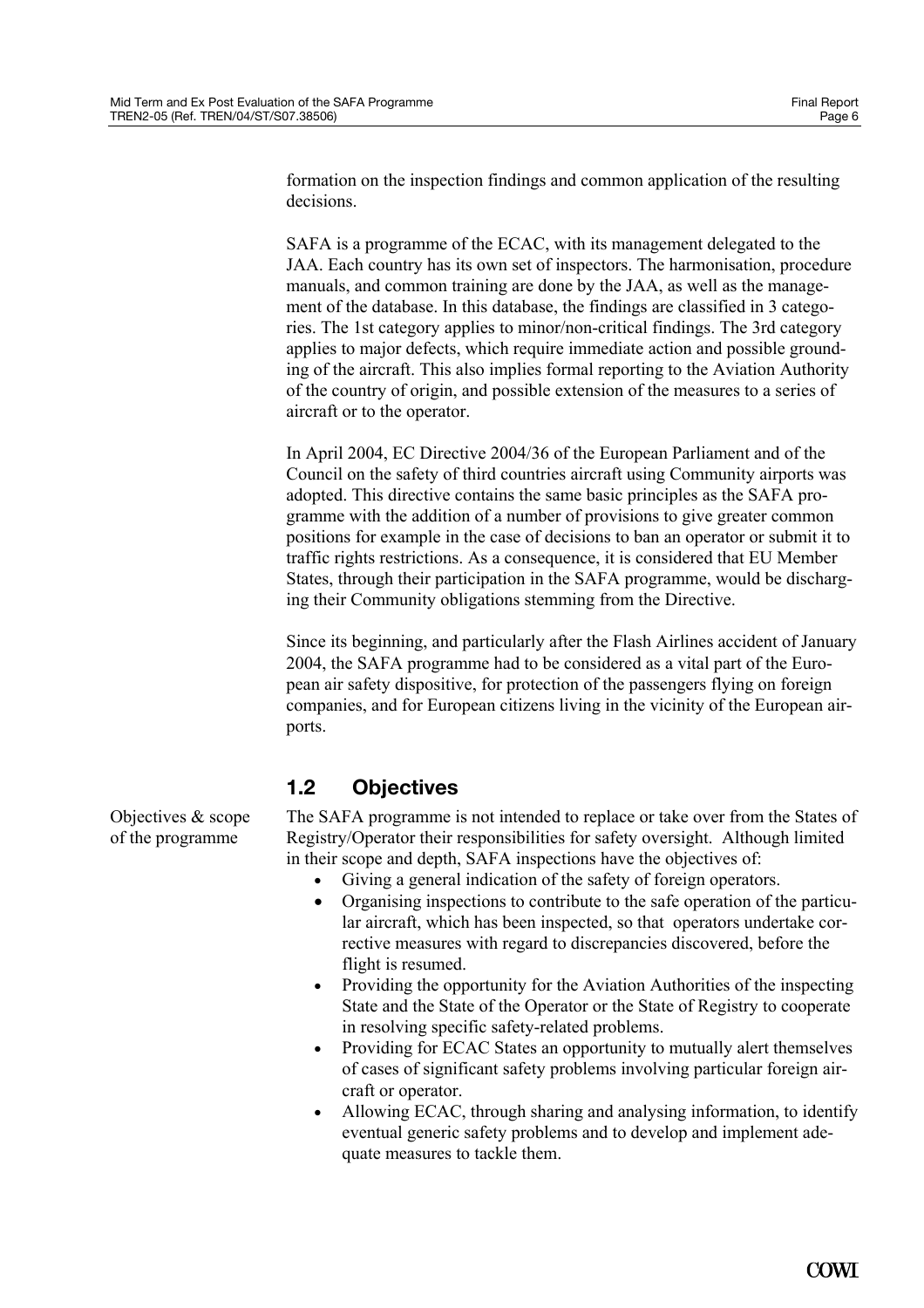<span id="page-9-0"></span>

| The EU contribution          | The EU contribution to the programme is a co-financing of the management<br>tasks, <i>i.e.</i> of the part of the programme delegated to the JAA.                                                                                                                |
|------------------------------|------------------------------------------------------------------------------------------------------------------------------------------------------------------------------------------------------------------------------------------------------------------|
|                              | For the inspections and tasks in each participating country, the actions are car-<br>ried on by the national inspectors, financed by the country itself.                                                                                                         |
| Scope of the evalua-<br>tion | The present mission is an ex post $\&$ mid term evaluation of the management of<br>the SAFA programme, i.e. the part of the programme that benefits of the Euro-<br>pean contribution.                                                                           |
|                              | As required in the ToR and inception phase, this evaluation provides conclu-<br>sions and recommendations qualifying:<br>The grant itself (cost effectiveness, efficiency, impact, utility criteria)<br>٠<br>$\bullet$ The menegament by the IAA (geme eritoria) |

- The management by the JAA (same criteria)
- Quality of the programme (criteria of impact)
- Relevance relating to EU policy (taking into account links between the SAFA programme and the EU Directive).

#### **1.3 Present situation**

The SAFA programme is presently on-going, with continuous activity since its start in 1996, and since 2000 constant increase of the quantity of inspections and number of participating states.

In each ECAC country, the programme is supported by a National Coordinator. They work under the general supervision of a Steering Committee which reports regularly, through the Focal Point for Safety Matters, to meetings of the Directors General of Civil Aviation of ECAC Member States. The ECAC is in charge of supervising the programme policy and decisions. The operation/day to day management is done by the JAA, which regularly reports to the ECAC through the Steering Committee.

Funding of the operations in each member state is provided by the states themselves through their National Aviation Authorities. Funding of the programme management has been supported since 1999 by the European Commission through a series of grant agreements signed with the JAA.

Up to 2003, 50% of the programme management budget was provided by the JAA, and the remaining 50% were covered by the 2 following European grants:

- 1<sup>st</sup> grant of 200 000  $\epsilon$  covering the 26 months period from 26/10/1999 to 26/12/2001
- $2<sup>nd</sup>$  grant of 200 000  $\epsilon$  covering the 15 months period from 1/5/2002 to 31/7/2003

For 2004, due to the reduction of JAA's role and resources, the non-EU funded part was taken over by the ECAC. The remaining 50% were covered by:

1 grant of 200 000  $\epsilon$  covering the 12 months period from 1/1/2004 to 31/12/2004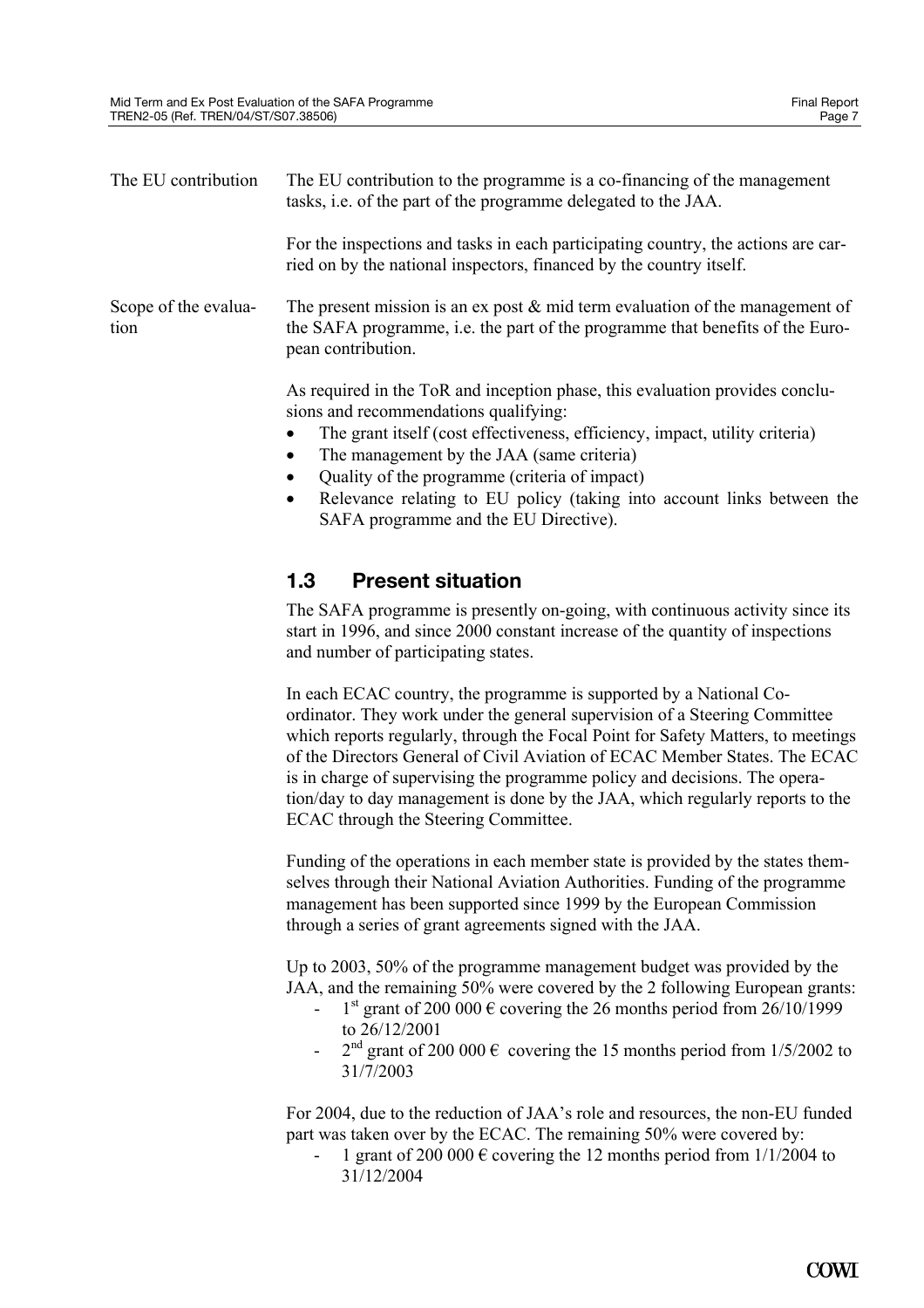<span id="page-10-0"></span>For 2005, a new grant has been requested by JAA to the EC, with the principle that the European contribution could be raised up to 70% of the programme management budget.

1 grant covering the 12 months period from  $1/1/2005$  to  $31/12/2005$ 

### **1.4 Related programmes**

In Europe, SAFA is the only programme allowing ramp inspections of foreign aircraft. Its main features are:

- Its application by all 41 ECAC Member States
- The sharing of information through an on-line centralised database
- Its bottom-up approach: the programme is built around ramp inspections of aircraft
- Its non-discriminatory nature SAFA applies equally to aircraft from ECAC and non-ECAC States
- Its close relationship with the ICAO Universal Safety Oversight Audit Programme.

In the rest of the world, the following programmes concur to the same objective of home/international air safety:

FAA programme In 1992, the United States Federal Aviation Authority (FAA) launched its International Aviation Assessment (IASA) programme. Taking a top-down approach, IASA focused on a country's, and not on an individual air carrier's, ability to adhere to the international Standards and Recommended Practices established by ICAO. The programme is limited to countries with air carriers providing, or wishing to engage in the operation of, international air services to/from the United States.

- ICAO programme In 1996, ICAO began a voluntary programme of assessments of national authorities. As a result of decisions taken during the 32nd Session of the Assembly in 1998, the ICAO programme is now operating on a universal, transparent and mandatory basis. A top-down approach is used, concentrating on systematic auditing and monitoring of the ability of individual States to conform to the safety-related Standards and Recommended Practices of the Organization.
- Future programmes For the time being, there is no equivalent programme in other regions of the world (except USA). For the future, the ECAC was contacted by other state organisations (Singapore, Australia), who consider developing an equivalent programme in their regions.
- SAFA specificities Due to its bottom-up approach, the SAFA programme is not redundant with the ICAO programme, but on the contrary must be considered as a complement to the ICAO audits. There is no duplication either with the FAA programme, as it applies to a different region of the world. The same comment applies to possible future programmes in Asia and Oceania.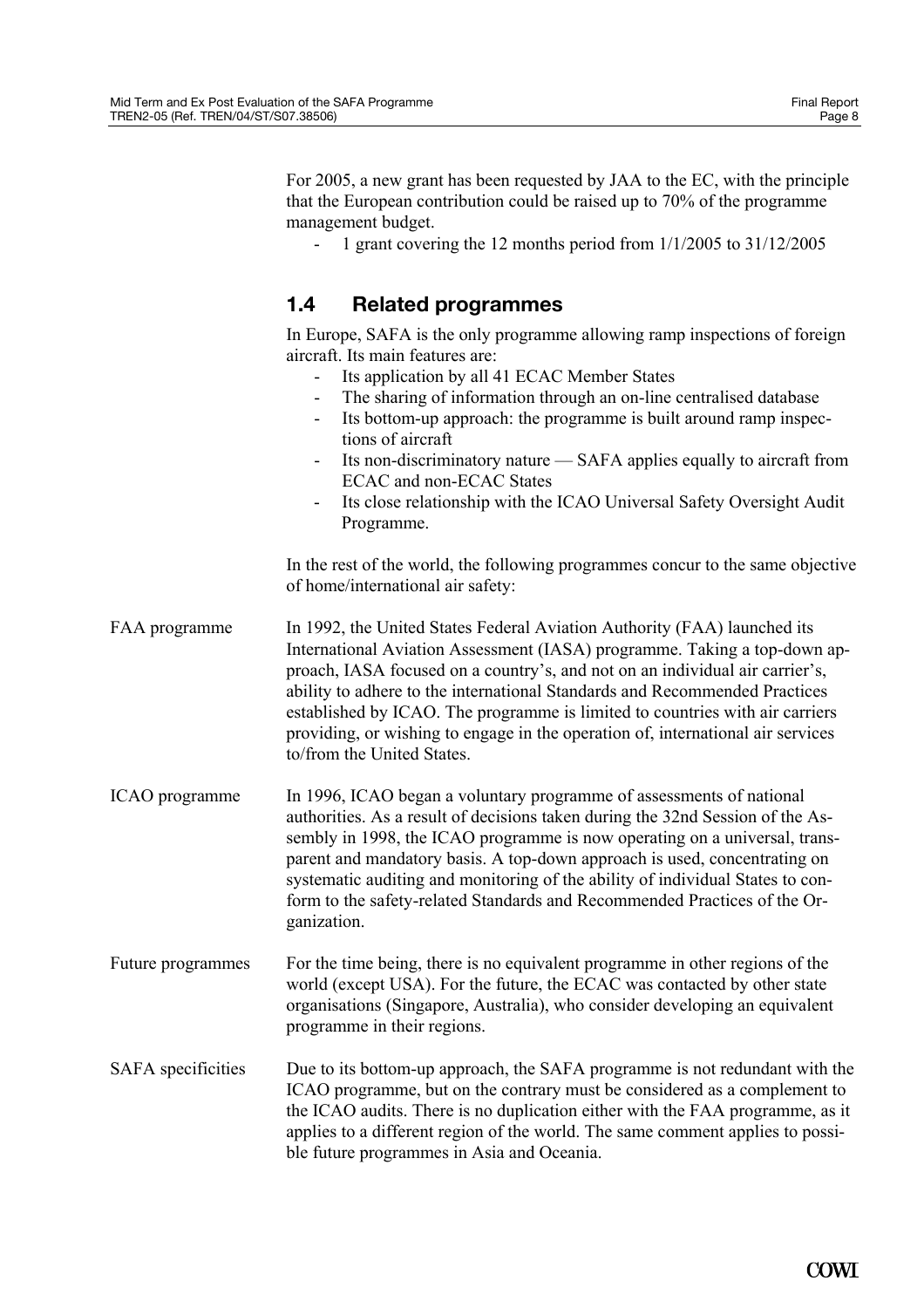## <span id="page-11-0"></span>**2 Data collection and analysis**

## **2.1 General**

According to the approach defined during the inception phase, the present evaluation was based on the following information sources:

- Review of the existing administrative and technical documentation
- Interviews and phone conversations with key stakeholders of the programme

It was also agreed during the inception phase that the evaluation will not be based on statistical analysis of accident records for the following reasons:

- The number of yearly accidents is low, and therefore not appropriate for analysing yearly evolutions, nor for correlating results with such or such measure
- As the SAFA programme is still young and not yet stabilised in terms of participating countries, statistical data is likely to be insufficient and difficult to interpret. As an example, would variations in the number of findings reflect a variation in the number of infringements, or a variation in the quality of inspections?

The safety criteria taken into account in the SAFA programme are the **indirect indicators** provided by checking the aircraft compliance to the ICAO rules. In other terms, it is widely recognised in the profession that:

- Strict compliance with the ICAO rules cannot be a guarantee that no accident will happen. But it assures that the best has been done to keep safety up to the highest possible standards using the best existing world practice
- Lack of compliance to these rules jeopardises air safety with an absolute certainty

#### Documentation The available documentation was received, during / following the initial briefing meeting held in Brussels on January 14th (CF annex A - Documentation list). This documentation mainly contains:

- The detailed status of actions taken on a yearly basis (ECAC's annual reports, available from Internet)
- The work papers for Steering Committee meeting held in January 2005
- Minutes of Steering Committee meetings (last 4 meetings)
- List of contact points
- Technical attachment to grant agreement (typical)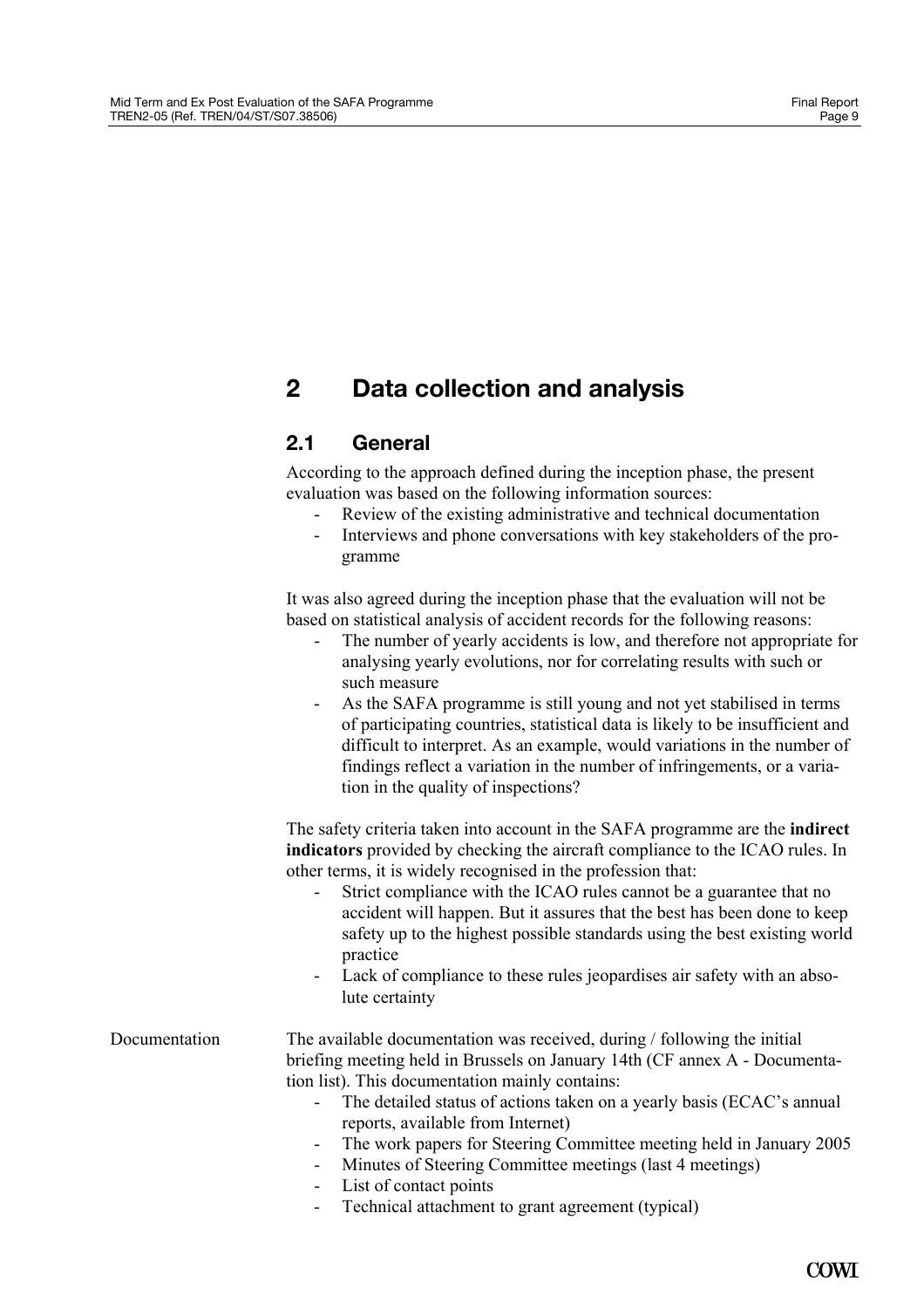In addition to these documents, interim and final reports from the JAA were received during the visit to Hoofddorp.

<span id="page-12-0"></span>Interviews Further to the documentation review, interview meetings were organised with relevant contacts at the ECAC and JAA. Contacts were also established with a selection of National Coordinators, including meetings for the French and Dutch administrations, and by phone with random choice of other coordinators, covering participating states in EU, non-EU and pre-accession countries. The meetings were held in Paris on February 11<sup>th</sup> & 12<sup>th (</sup>ECAC & DGAC), and Hoofddorp on February 21<sup>st</sup>  $\&$  22<sup>nd</sup> (JAA  $\&$  NLA - CF annex C for detailed agenda).

## **2.2 Documentation review**

*Steering Committee minutes and technical attachment* 

The Steering Committee minutes and the technical attachment to the grant agreements define the duties of the programme management as follows:

- 1. Collect data from the ECAC Member States relevant to safety information on foreign operators.
- 2. Further develop and maintain the SAFA Database containing said safety information.
- 3. Analyse the SAFA Database information and other relevant SAFA information concerning safety of foreign operators and advise on immediate actions or define follow-up policy
- 4. Report potential safety problems to the ECAC member States, ECAC and the European Commission
- 5. Propose ECAC co-ordinated actions when the safety issue requires it. Where agreed, co-ordinate such actions
- 6. Organise working groups to help further develop and ensure continuous updates of the Handbook of SAFA Ramp Inspection Procedures
- 7. Review and analyse the SAFA programme and advise on future development and strategy of SAFA programme
- 8. Identify to ECAC and other bodies (e.g. JAA, EASA) all evolving aspects of this post in relation to the future evolution and development of the SAFA programme
- 9. Represent the JAA at SAFA Steering Committee and SAFA National Coordinators meetings
- 10. Liase with international organisations (i.e. ICAO) and National Aviation Authorities (i.e. US, Canada, Russian Federation) on co-operation and information exchange
- 11. Develop and perform training courses and organise workshops for inspectors to help improve the understanding of SAFA programme and reach a common standard in the performance of Ramp Inspections
- 12. Facilitate and co-ordinate the inspector exchange programme which allows inspectors to obtain practical experience and is an effective tool in the harmonisation efforts
- 13. Prepare and give lectures at international conferences on the operational aspects of the SAFA programme
- 14. Liase with the International Co-ordinator in fields of funding and interna-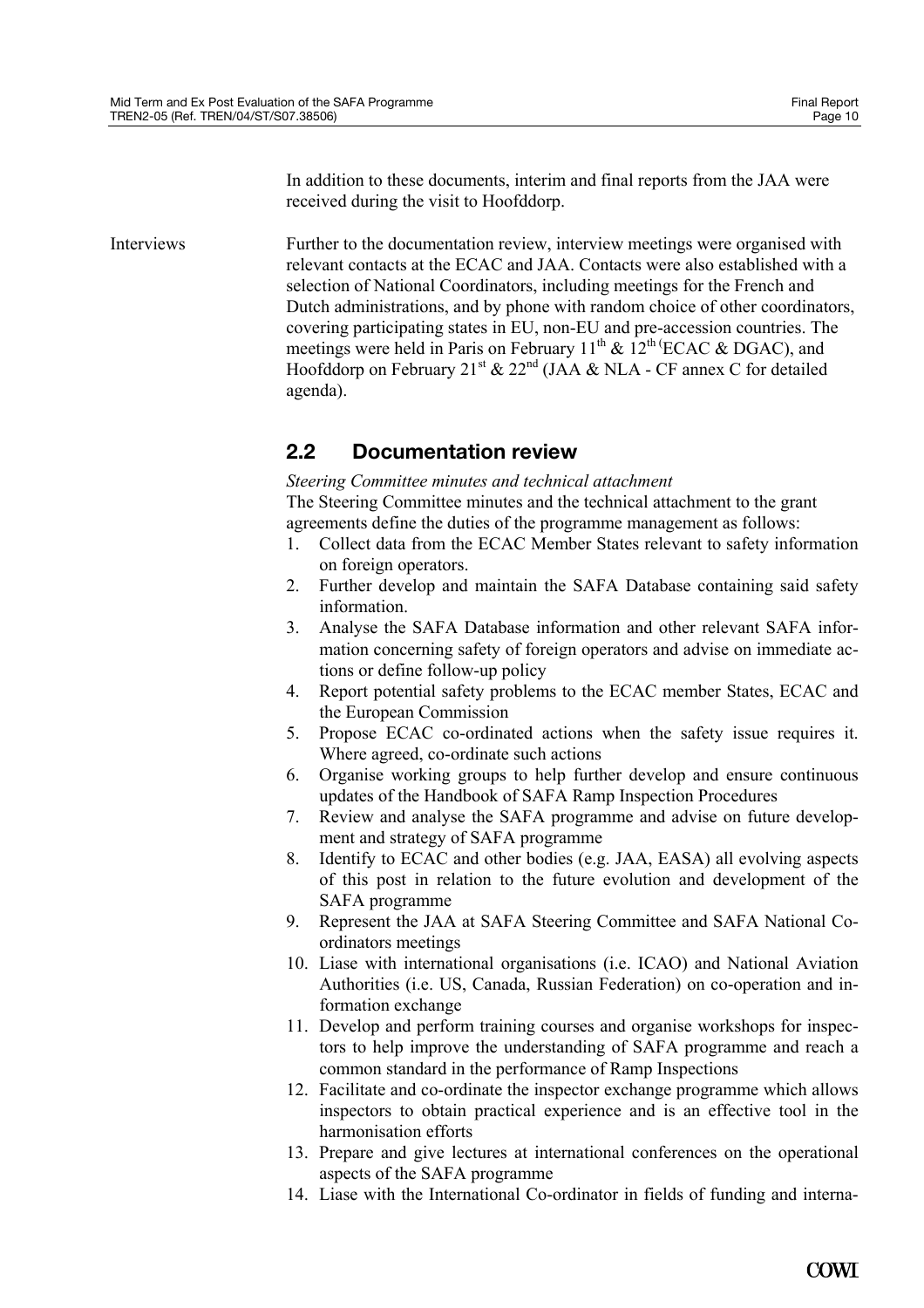tional policies

- 15. Perform data analyses and advice on maintenance and operational issues
- 16. Participate in the review and analyses of the ICAO USOAP programme results in the framework of the ECAC Safely Oversight Issues (SOI)
- 17. Liase with European institutions (i.e. TAIEX) on co-operation and information exchange

- Provide requested changes / new and dedicated server for the SAFA database application

- SAFA database enhancement

For easier visibility and reporting purposes, JAA proposed the following clustering of the above listed duties:

- 1. SAFA Database
- 2. Promotion of the SAFA programme
- 3. Training
- 4. Attendance of meetings
- 5. Development of procedures
- 6. Reporting system
- 7. Future developments

#### *ECAC annual reports*

The annual reports have been issued regularly since 1999. They provide:

- A general presentation recalling the features of the programme, overall policy, orientations of the year
- A status of the training actions (specific section since 2002)
- A status of the achievements concerning the database (specific section since 2002)
- A comprehensive status of the inspections performed in the year
- Analysis of the inspection results, with a "Top 3" of significant and major findings
- Actions taken in the year
- Detailed annexes with lists of inspections sorted by states of operators, aircraft types, operators, and ratios per items.

After review of these reports, the following figures and statements are worth noting:

| Training | A total of 320 inspectors were trained since the beginning of the programme, |
|----------|------------------------------------------------------------------------------|
|          | representing a total of 34 participating states.                             |

- In 2003, 2 training sessions were provided, for more than 60 inspectors.

In 2002, 3 training sessions were provided, for more than 60 inspectors. In 2003, a new initiative was launched, for exchange of inspectors between the member states. This initiative is expected to provide a higher level of training, based on sharing and exchange of experience. It is also expected to facilitate uniformisation of the training and of the work procedures.

Database In 2000, the SAFA database became fully operational. The database contains the reports of the ramp inspections performed by ECAC States. Although it is managed and maintained by the JAA, the inclusion of reports in the database remains a responsibility of the individual National Aviation Authorities (NAA)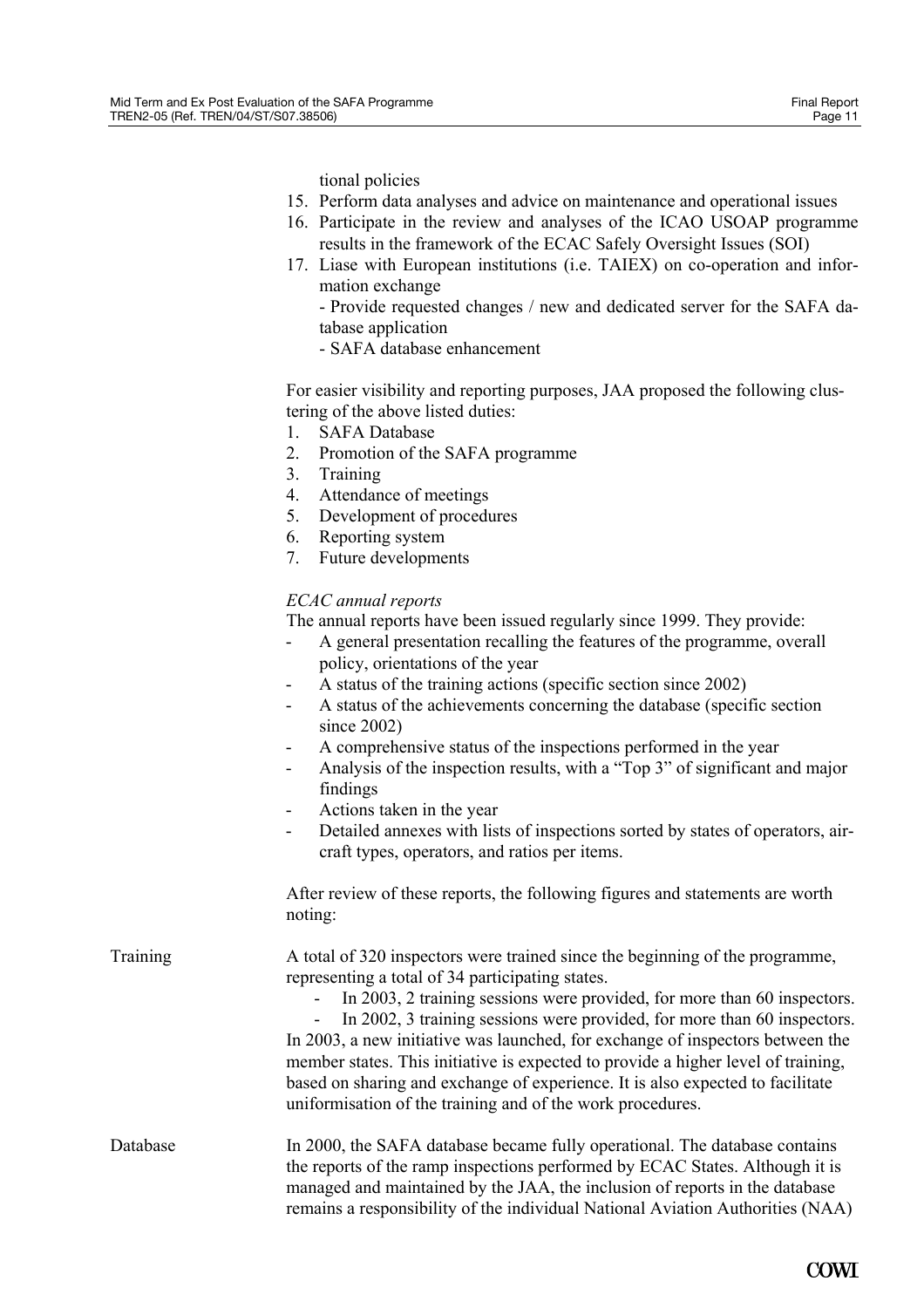of ECAC member states. Data contained in the database is considered confidential in the sense that it is only shared with other ECAC Member States and is not available to the general public.

Up to 2002, it was accessed via a secure private communication network. Some National Aviation Authorities of ECAC member states then had no direct access to the database. It was therefore decided to develop a series of modifications to enhance the user friendliness and provide secure access by internet. These modifications were made in 2003-2004, and are now operational.

The number of reports contained in the database reflects the actual number of inspections carried out. The annual reports are based upon the reports that are contained in the database.

Inspections A total of more than 19 000 inspections have been carried out since 1996, by inspectors from the 34 participating states (not constant participation for some of the states):

| Year               | 1996 | 1997 | 1998 | 1999 | 2000 | 2001 | 2002 | 2003 |
|--------------------|------|------|------|------|------|------|------|------|
| No. of inspections | 75   | 1748 | 2767 | 2833 | 2394 | 2706 | 3234 | 3414 |
| No. of states      | 9    | 19   | 23   | 21   | 22   | 25   | 25   | 27   |

Since the year 2000, a steady increase in the total number of inspections can be observed. The main reason for this is the fact that the total number of States participating in the Programme has increased. However, in most of the States the total number of inspections performed per State also tends to increase over the years.

Concerning the number of findings since 2000, the share of Category 1 and Category 2 findings related to the number of inspections shows a downward trend. The number of Category 3 findings related to the number of inspections remains more or less stable. The general trend is:

- The overall number of findings per inspection is decreasing
- The contribution of Category 1 and Category 2 findings is decreasing
- The contribution of Category 3 findings remains the same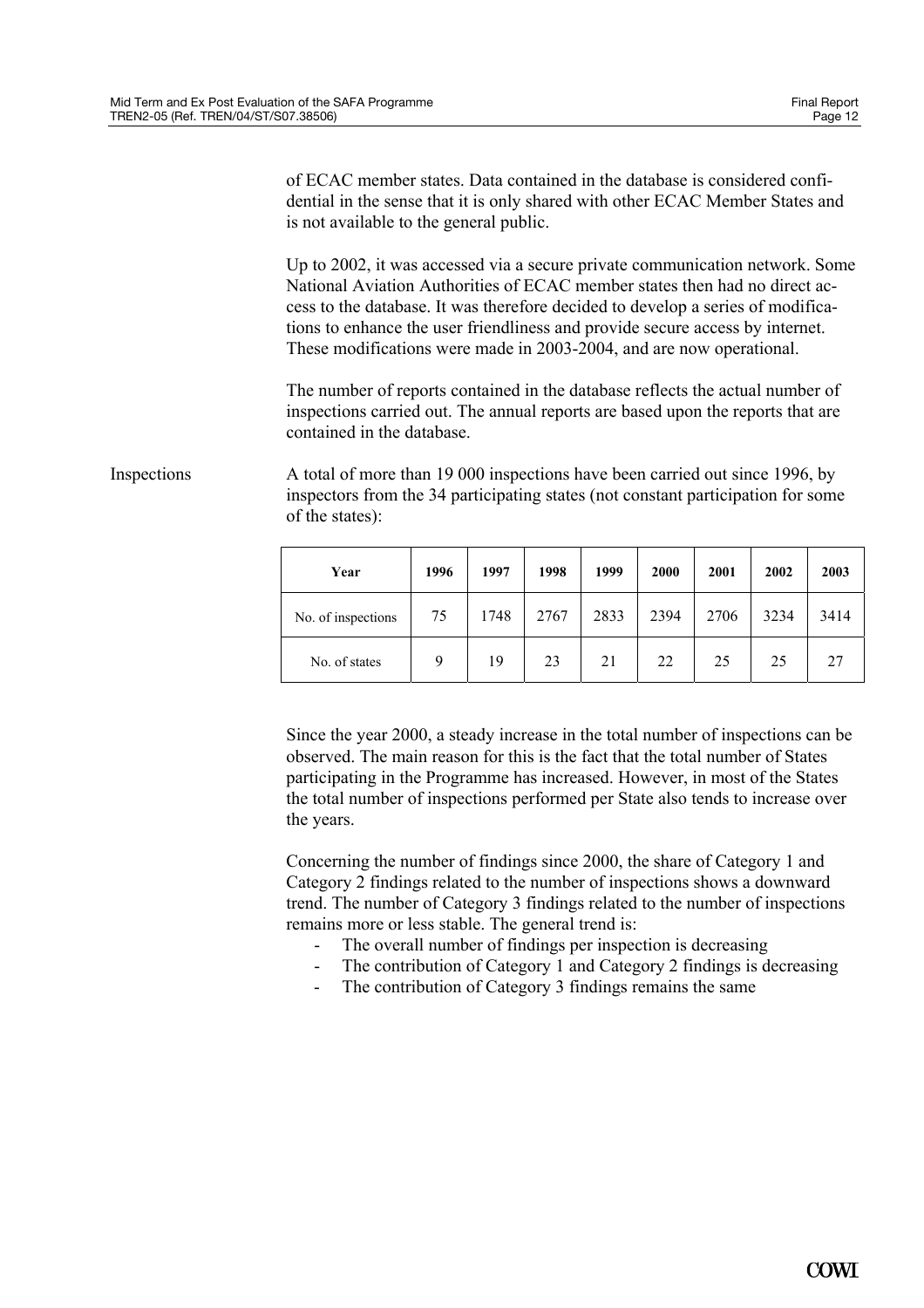| Year                                              | 2000  | 2001  | 2002  | 2003  | <b>TOTAL</b> |
|---------------------------------------------------|-------|-------|-------|-------|--------------|
| No. of inspections                                | 2,394 | 2,706 | 3,234 | 3,414 | 11,748       |
| No. of findings                                   | 2,587 | 2,868 | 3,064 | 3,242 | 11,761       |
| Information to the authority and<br>operator      | 150   | 262   | 289   | 360   | 1,061        |
| Restriction on the aircraft op-<br>eration        | 0     | 2     | 17    | 23    | 42           |
| Corrective actions before flight<br>authorisation | 184   | 210   | 225   | 321   | 940          |
| Aircraft grounded                                 | 16    | 28    | 12    | 20    | 76           |
| Entry permit repercussions                        | 9     |       | 6     |       | 26           |

<span id="page-15-0"></span>Concerning the resulting actions over the same period, the following figures are provided:

## **2.3 Interviews**

The interview meetings were conducted in the form of open discussions, with a common core according to a supporting check list (see annex B). It addressed at least the following points: general impression of the interviewee on the programme, strengths, limitations, results, vision of the future works (roadmap), identification and comparison to other existing programmes, European Commission's contribution, expectancies for the next period, comments and suggestions for improvements, if any.

The interviews included 9 full meetings, and 3 additional phone interviews, in order to cover programme managers as well as national co-ordinators, and a relevant selection of EU/non-EU countries (France, the Netherlands, Italy, Switzerland, Romania).

General impression As a general statement, all the interviewees expressed their satisfaction on the programme. The common impression is that this type of initiative is absolutely necessary, and that it actually contributes to ensure air safety in/to/from the ECAC member states, at pan-European scale.

> All the National Co-ordinators participating in the interviews also agreed in considering that the management of the programme is fully satisfactory (in terms of day-to-day management, policy and decision making, animation of the working groups, …).

> The work produced in the working groups is commonly recognised and accepted. It is also a general opinion that it adequately answers the need for common procedures and common training. The working groups are productive, useful, and their results are widely enforced at the levels of the National Aviation Authorities.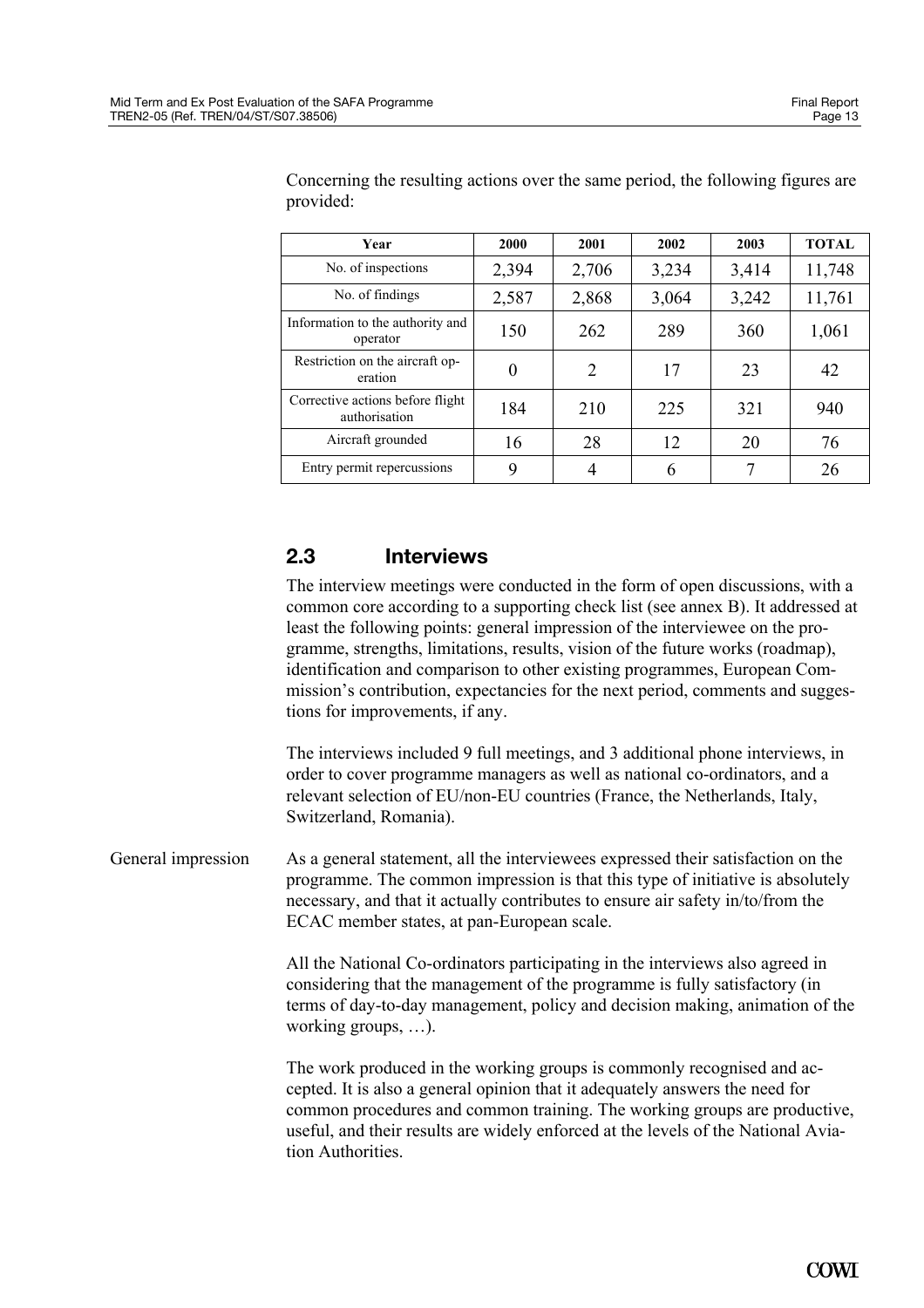| Inspections | The number of inspections is increasing, and reflects a good involvement of the<br>member states, albeit with very unequal levels of participation.                                                                                                                                                                                                                                                                                                                                                                                                                                                                                                                                                                                                                                                                                                                           |
|-------------|-------------------------------------------------------------------------------------------------------------------------------------------------------------------------------------------------------------------------------------------------------------------------------------------------------------------------------------------------------------------------------------------------------------------------------------------------------------------------------------------------------------------------------------------------------------------------------------------------------------------------------------------------------------------------------------------------------------------------------------------------------------------------------------------------------------------------------------------------------------------------------|
|             | The average number of findings $(0,93 \text{ to } 1,08 \text{ per inspection})$ shows that the<br>inspections are needed and productive.                                                                                                                                                                                                                                                                                                                                                                                                                                                                                                                                                                                                                                                                                                                                      |
|             | The inspections are usually well accepted by the operators, who are now all<br>familiar with the programme. The ECAC inspectors have instructions not to<br>interfere with the planning of flight operations, except in cases of major find-<br>ings. As a result, they report no difficulties for access to the aircraft, but they<br>are often limited in the time available for the checks. As an average, the number<br>of items checked is 30 per inspection, out of a list of 54 items.                                                                                                                                                                                                                                                                                                                                                                                 |
| Strengths   | The level of participation of the ECAC member states is generally considered<br>as satisfactory. Almost all of them are active, and significantly involved in en-<br>forcing the programme, in spite of (or because of) its voluntary aspect.                                                                                                                                                                                                                                                                                                                                                                                                                                                                                                                                                                                                                                 |
|             | Another point usually considered a strength by the interviewees is the number<br>of ECAC states, which gives to the programme a pan-European scale.                                                                                                                                                                                                                                                                                                                                                                                                                                                                                                                                                                                                                                                                                                                           |
|             | Weaknesses/limitations The results of inspections give a general indication of the safety of foreign<br>operators. This indication is limited in the sense that no full picture is obtained<br>about the safety of that particular aircraft or operator. This is due to:<br>the fact that certain aspects are difficult to assess during an inspection<br>(e.g. Crew Resource Management)<br>the limited time available to perform an inspection<br>the limited depth of inspection, due to the nature of the programme<br>(ramp inspections).<br>A full assessment of a particular aircraft or operator can only be obtained<br>through the continuous oversight by the responsible Aviation Authority.<br>Another weak point is in the unequal level of resources/participation devoted to<br>the programme in the different member states. Presently, more than 60% of the |
|             | inspections are undertaken by only 3 member states. In some countries, only<br>the capital airports have inspections, due to the lack of resources available for<br>the other airports.                                                                                                                                                                                                                                                                                                                                                                                                                                                                                                                                                                                                                                                                                       |
|             | In case of major findings leading to a banning decision in one state, there is no<br>obligation for the other member states to adopt the same measure. Each NAA<br>keeps full authority to decide within its own state (weak cohesion of the meas-<br>ures). Recent improvements were brought to the information system, to be sure<br>that no warning information can be missed. However, on this point, as well as<br>on the minimum number of inspections, the lack of legal basis can be consid-<br>ered as a drawback.                                                                                                                                                                                                                                                                                                                                                   |
| Database    | Several users mentioned that the database needs to be improved. They consider<br>it too slow, expensive, and cumbersome for states dealing with a large number<br>of inspections, not able to receive information from another national informa-<br>tion system (double entry often required).                                                                                                                                                                                                                                                                                                                                                                                                                                                                                                                                                                                |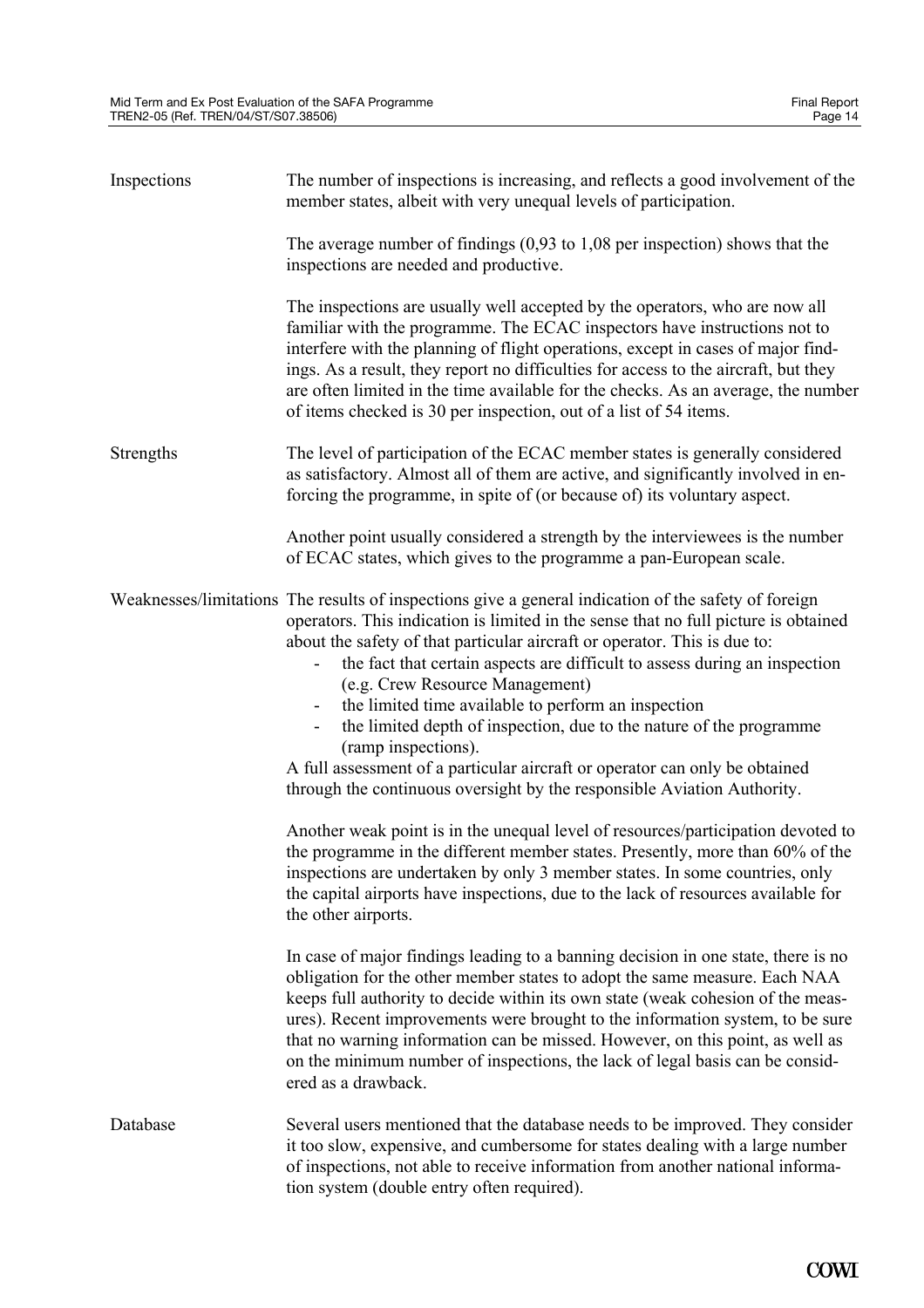The JAA indicated that major improvements were brought to the database in 2003-2004. Nevertheless, it seems that these improvements were not sufficient to reach users' full satisfaction.

| Next evolutions | For the coming years, the following initiatives are already launched:<br>Inspectors exchange programme, allowing temporary exchange of in-<br>$\overline{\phantom{a}}$<br>spectors between member states. This is expected to provide valuable<br>extension of the training, and possibly better cohesion between the dif-<br>ferent NAAs.<br>Operational Review Board, for extended follow-up of the information<br>already collected in the database. By a statistical analysis of the data<br>available, it will be possible to separate the structural findings and the<br>ad-hoc findings. In this way, targeting of the inspections is expected in<br>a near future, for better identification and tracking of the "weakest"<br>links". |
|-----------------|-----------------------------------------------------------------------------------------------------------------------------------------------------------------------------------------------------------------------------------------------------------------------------------------------------------------------------------------------------------------------------------------------------------------------------------------------------------------------------------------------------------------------------------------------------------------------------------------------------------------------------------------------------------------------------------------------------------------------------------------------|
|                 | The entry into force of the EU Directive will bring a legal frame, and possibly<br>better cohesion within the EU NAAs. This is considered by all interviewees as<br>an essential progress, but all draw the attention on the necessity to:<br>Take into account the non-EU ECAC member states, in order not to<br>loose their involvement and participation to the programme<br>Preserve the present level of motivation of the participants to the pro-<br>$\overline{\phantom{a}}$<br>gramme, which compensate the lack of legal frame by a good level of<br>involvement.                                                                                                                                                                   |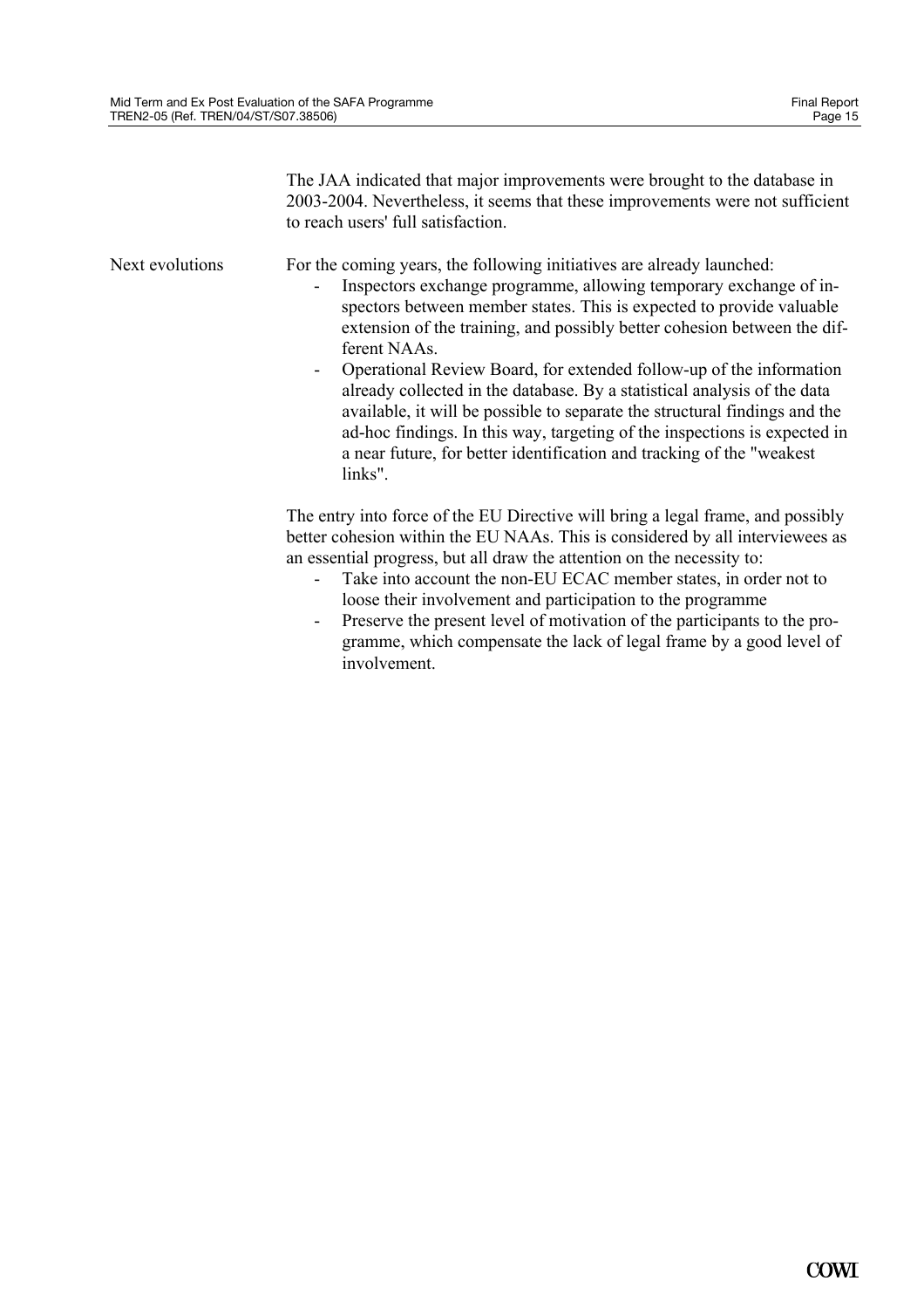## <span id="page-18-0"></span>**3 Results and findings**

## **3.1 General**

The data collected from the documents and from the interviews was analysed in order to measure the programme performance in terms of efficiency, effectiveness, impact and utility, on a scale of Excellent, Good, Average, Poor, Unacceptable. A discussion is also presented on the programme sustainability, with no scoring (not relevant), but with evaluation of the consequences of possible reduction or stopping of the EC contribution.

The organisation defined for this analysis is the following:

- The grant itself (criteria: effectiveness, efficiency, impact, utility, sustainability)
- The management by the JAA (effectiveness, efficiency, impact)
- Quality of the programme (criteria of impact)
- Relevance relating to EU policy (taking into account links between the SAFA programme and the EU Directive)

## **3.2 The grant / SAFA programme**

Effectiveness According to the clustered list of duties (specific objectives) drawn from the grant agreement, the status of results at the end of the last reporting period (2003) is the following:

| Specific objective         | <b>Status</b>                | <b>Comments</b>                              |
|----------------------------|------------------------------|----------------------------------------------|
| <b>SAFA</b> Database       | Specified changes done       | Additional changes still<br>recommended      |
| Promotion of the programme | Done / continuously on-going |                                              |
| Training                   | Done / continuously on-going | Training courses de-<br>veloped              |
| Attendance of meetings     | Done / continuously on-going |                                              |
| Development of procedures  | Done / continuously on-going | Development in ani-<br>mating working groups |
| Reporting system           | Done                         | Improved since early<br>2004                 |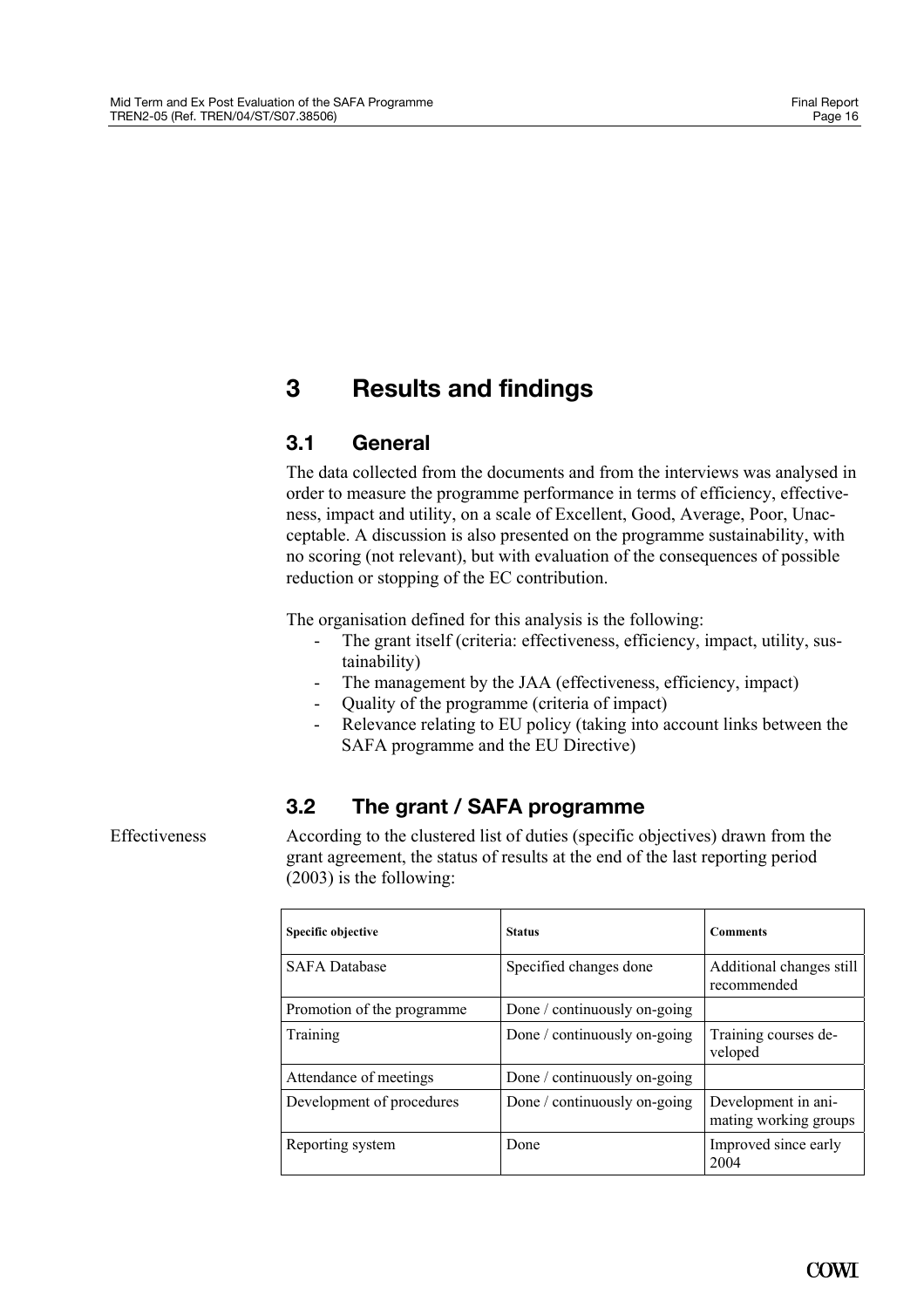|            | Other developments                                                                                                                                                                                                                                                                                                                                                                 | - Changes in database access achieved.                                                                                                                                                                                                                                                                                  |  |  |  |
|------------|------------------------------------------------------------------------------------------------------------------------------------------------------------------------------------------------------------------------------------------------------------------------------------------------------------------------------------------------------------------------------------|-------------------------------------------------------------------------------------------------------------------------------------------------------------------------------------------------------------------------------------------------------------------------------------------------------------------------|--|--|--|
|            |                                                                                                                                                                                                                                                                                                                                                                                    | - Liaison with international organisations done / con-<br>tinuously on-going                                                                                                                                                                                                                                            |  |  |  |
|            |                                                                                                                                                                                                                                                                                                                                                                                    | All action lists decided in the Steering Committee meetings are completed.                                                                                                                                                                                                                                              |  |  |  |
|            | cellent.                                                                                                                                                                                                                                                                                                                                                                           | In this way, the performance in terms of effectiveness can be qualified as Ex-                                                                                                                                                                                                                                          |  |  |  |
| Efficiency |                                                                                                                                                                                                                                                                                                                                                                                    | Review of the statements of costs from the interim/final reports shows that the<br>expenditures comply with the allowed budgets (no extra cost / no bonus either).<br>The reports are detailed, and allow full control of staff & travel expenses, pur-<br>chase costs, supplies & consumables and contingency reserve. |  |  |  |
|            | The specific advantages brought by the ECAC to the programme are:<br>Involvement of the 25 EU states<br>Additional involvement of 16 non-EU states<br>Execution of the programme in the member states financed by the coun-<br>$\blacksquare$<br>tries themselves (inspections performed with no EU contribution).                                                                 |                                                                                                                                                                                                                                                                                                                         |  |  |  |
|            | These advantages must be compared to the total annual cost of the programme<br>of 200 000 $\epsilon$ , which is approximately equivalent to 1 man-year + travel ex-<br>penses. Furthermore, it should be noted that they are brought by ECAC at no<br>cost, in sense that the totality of the grant is used for the part of management<br>delegated to JAA (see following section) |                                                                                                                                                                                                                                                                                                                         |  |  |  |
|            | lent.                                                                                                                                                                                                                                                                                                                                                                              | In this way, the performance in terms of efficiency can be qualified as <b>Excel-</b>                                                                                                                                                                                                                                   |  |  |  |
| Impact     | participating in these inspections.                                                                                                                                                                                                                                                                                                                                                | The SAFA inspections are now well accepted in all the ECAC member states.<br>The number of inspections steadily increases, as well as the number of states                                                                                                                                                              |  |  |  |
|            | In spite of weaknesses in cohesion of the different NAAs, the level of motiva-<br>tion and involvement of the participants is remarkable.                                                                                                                                                                                                                                          |                                                                                                                                                                                                                                                                                                                         |  |  |  |
|            | qualified as Good.                                                                                                                                                                                                                                                                                                                                                                 | In this way, taking into account the fact that the participation is excellent but<br>that a weakness exists, the resulting performance in terms of impact can be                                                                                                                                                        |  |  |  |
| Utility    | The overall objective of the programme is to improve the air safety in the<br>ECAC member states. This fully includes the EU, but also non-EU European<br>states (pan-European scale).                                                                                                                                                                                             |                                                                                                                                                                                                                                                                                                                         |  |  |  |
|            | inspections are needed.                                                                                                                                                                                                                                                                                                                                                            | Furthermore, the interviews indicated that the programme is fully accepted by<br>the operators (airlines), who understand the purpose and recognise that such                                                                                                                                                           |  |  |  |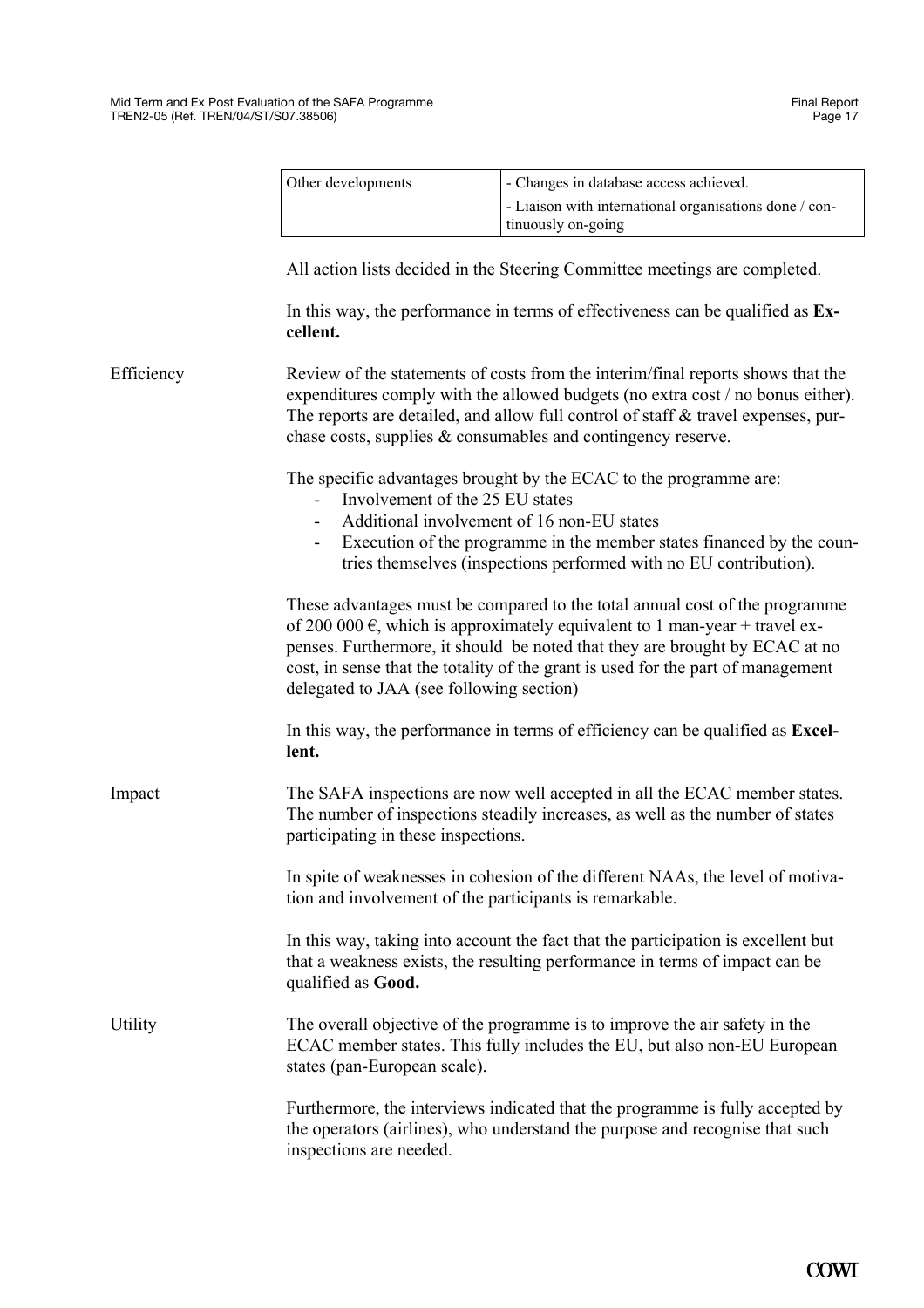In this way, taking into account the pan-European scale and the fact that the programme is fully accepted by the airlines, the utility can be qualified as **Excellent.** 

Sustainability The programme is an ECAC programme, where the European contribution was decided with respect to the fact that the results of the programme directly interest the safety of European citizens. In this way, there was no intention of bringing the programme to self-sustainability, but on the contrary the intention was to support the programme as long as it can be considered beneficial to its objective of air safety of flights in/to/from Europe.

In case of an EC decision to reduce or stop its contribution to the programme:

- The EU will have very little control on the decisions taken at ECAC level, and it is still unclear whether ECAC will be able/willing to continue. Such decision would certainly be interpreted by the member states as a denial of the present organisation and achievements
- The EU will have to build up its own organisation for applying the EU directive with an increase in the cost of the programme and a consequent loss in efficiency. Furthermore, if the ECAC programme continues on its own, there will be a risk of duplication and a risk of discrepancies with the new EU programme
- For compensating the resulting budget reduction, an increase of the contribution of the member states would be required. According to the opinions expressed in the interviews, this would very probably cause reduction or cancellation of the participation of some of the countries with lower economy level.
- The JAA would not be able to continue its management. Transfer of JAA's duties to EASA would then need to be considered. In this case, EASA would also need to be financed, but perhaps with different modalities (and different budget lines) Such a transfer would also require particular attention to assure a seamless transition, with no loss in handing over the duties.

As a result regarding the opportunity of continuing the EC contribution, it can be noted that:

- Continuing the EC contribution to the SAFA programme provides a valuable tool to facilitate application of the EU Directive regarding the safety of third countries aircraft
- Stopping this contribution creates the risk of reducing the quality of the existing programme, and of loosing the benefit of its present achievements. It also carries the risk of creating duplicated or discrepant initiatives between the existing and the new programme, and it would be inefficient because of the higher costs of a similar EU programme
- If a transfer of the management responsibilities is inevitable, this transfer must be organised with no loss nor discontinuity. It must be kept in mind that the quality of such transfer may directly impact lives of EU citizens.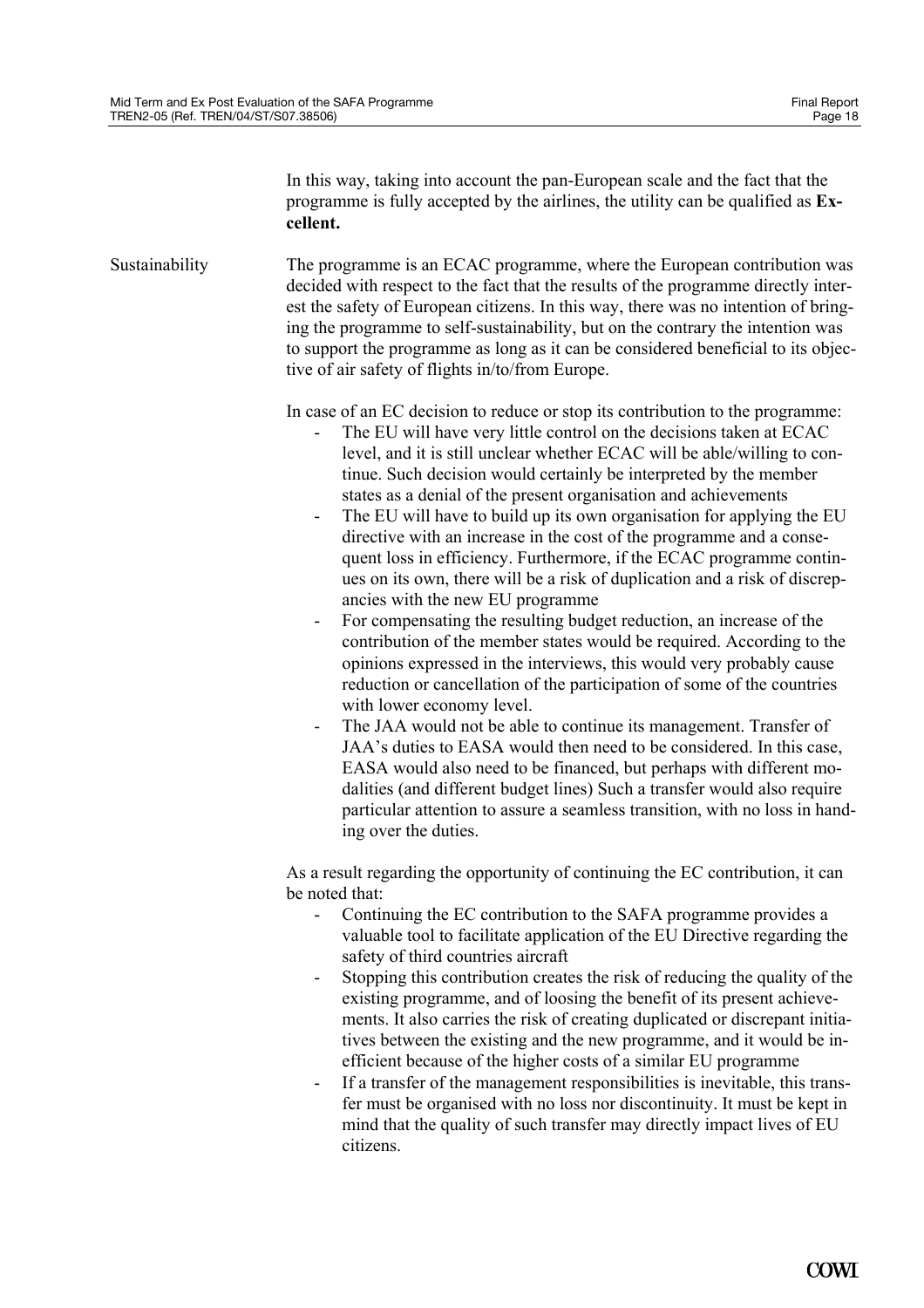#### **3.3 The management by JAA**

<span id="page-21-0"></span>

Effectiveness The results of the interviews can be summarised as follows:

|                | <b>Activity</b>                    | <b>General appreciation</b>                                                                                       | Mark      |
|----------------|------------------------------------|-------------------------------------------------------------------------------------------------------------------|-----------|
|                | General management/policy          | - All interviewees expressed a high<br>level of satisfaction<br>- The objectives are fulfilled (cf)<br>para. 3.2) | Excellent |
| $\overline{c}$ | Animation of the working<br>groups | All interviewees expressed a high<br>level of satisfaction                                                        | Excellent |
| $\mathcal{E}$  | Database                           | Most NAAs had critics on the data-<br>base, although it has been recently<br>largely improved                     | Average   |

Therefore, the resulting performance in terms of effectiveness can be qualified **as Excellent** for the management and animation tasks (Activities 1 & 2).

For the database, the resulting performance in terms of effectiveness should be qualified as **Average** (Activity 3).

Efficiency For the management and animation activities, the 2004 budget indicates:

- $-145000 \text{ }\epsilon$  for manpower costs, with a total manpower of 1.35 man-year
- 15 000  $\epsilon$  for the travel costs
- 13 000  $\epsilon$  for 2 training sessions

This means that the resulting cost for manpower is  $145\,000/1.35 = 107\,000\,\epsilon$ . Taking into account the level of qualification required for the project management, the market price for an equivalent long-term expert would be higher. Therefore, JAA's performance on this point is excellent.

The same applies to the travels, which are considered as necessary by all the interviewees, and performed at the following costs:

- Paris:  $600 \in (2 \text{ days})$
- Rome:  $900 \text{ } \in (2 \text{ days})$
- Washington:  $2\,750 \in (2 \text{ days})$
- Moscow:  $1500 \in$
- London:  $800 \in$
- $Etc$   $\dots$

This level of expenses is verifiable, and consistent with usual travel prices. Concerning each training session:

 $-2500 \text{ } \epsilon$  are dedicated to the presence of an ICAO speaker (1 week each session), i.e. a daily rate of 500  $\epsilon$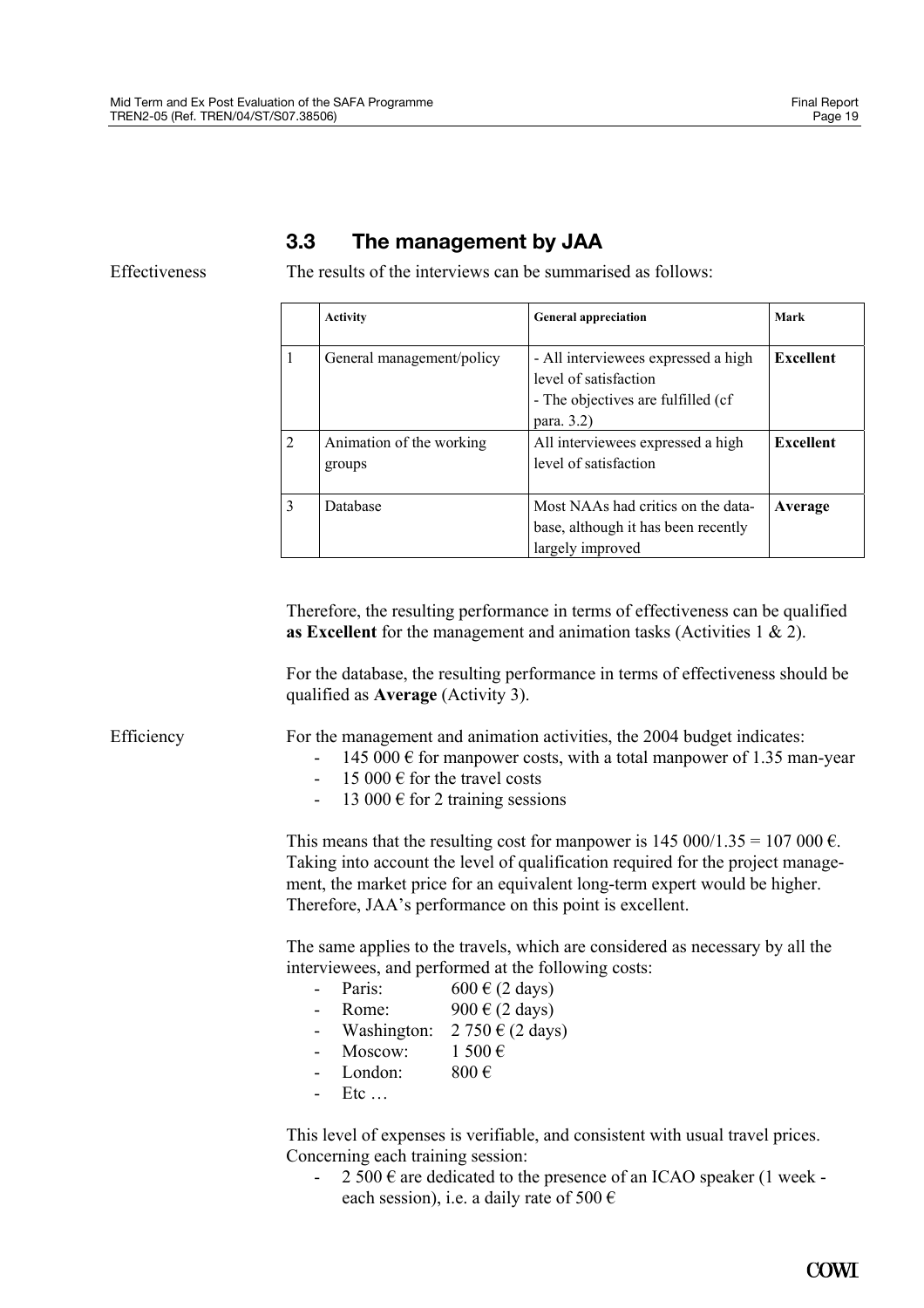<span id="page-22-0"></span>

|        | 3000 for JAA speakers (total = $6$ days – each session), i.e. a daily rate<br>of 500 $\in$                                                                                                                                                                                                                                                                                                                                                                                                                                                                                                                                                                                                                                                                           |  |  |  |  |
|--------|----------------------------------------------------------------------------------------------------------------------------------------------------------------------------------------------------------------------------------------------------------------------------------------------------------------------------------------------------------------------------------------------------------------------------------------------------------------------------------------------------------------------------------------------------------------------------------------------------------------------------------------------------------------------------------------------------------------------------------------------------------------------|--|--|--|--|
|        | This level of expenses is verifiable, and at rates rather below the usual rates for<br>experts of similar qualification.                                                                                                                                                                                                                                                                                                                                                                                                                                                                                                                                                                                                                                             |  |  |  |  |
|        | For the database, the investment for the requested changes was about 60 000 $\epsilon$ ,<br>and the annual running cost will be now about 25 000 $\epsilon$ . On this point, the per-<br>formance is controversial, as some of the interviewees believe that lower costs<br>could be found on the market. However, their comment does not take into ac-<br>count the recent changes brought to the database. The costs were now reduced.<br>According to JAA's declaration, they were now brought to a level consistent<br>with <b>average</b> service available in IT support. The JAA expects that the last im-<br>provements will be enough to satisfy the users. However, if the users' dissatis-<br>faction persists, a dedicated IT evaluation is recommended. |  |  |  |  |
|        | As a result, the final performance in terms of efficiency can be qualified as Ex-<br>cellent for all management tasks (costs below or at market price) except those<br>relating to the Database, which are qualified as Average.                                                                                                                                                                                                                                                                                                                                                                                                                                                                                                                                     |  |  |  |  |
| Impact | As a result of the management by the JAA:<br>The common procedures exist, and are continuously evolving<br>The training sessions are organised and regularly attended<br>The database exists, is accessible to all member states, and a valuable<br>quantity of results is loaded in the database.                                                                                                                                                                                                                                                                                                                                                                                                                                                                   |  |  |  |  |
|        | Therefore, the performance in terms of impact can be qualified as Excellent.                                                                                                                                                                                                                                                                                                                                                                                                                                                                                                                                                                                                                                                                                         |  |  |  |  |
|        | 3.4<br><b>Quality of the programme</b>                                                                                                                                                                                                                                                                                                                                                                                                                                                                                                                                                                                                                                                                                                                               |  |  |  |  |
|        | The programme already showed a certain number of good points:<br>Participation of the 41 ECAC member states<br>Good involvement of most of these states (34 states presently partici-<br>pating in the inspections)<br>Database used and containing valuable information<br>$\qquad \qquad \blacksquare$<br>Good recognition and acceptance by the operators<br>Good recognition and acceptance by the international organisations<br>In several cases, positive effect already obtained on the local authority<br>in foreign countries                                                                                                                                                                                                                              |  |  |  |  |
|        | It also showed a certain number of limitations:<br>Ramp checks cannot provide full coverage of the potential deficiencies<br>The absence of legal basis may be a factor of self-motivation, but still<br>$\overline{\phantom{a}}$<br>induces a low level of cohesion in the volume of actions and in applica-<br>tion of the measures resulting from findings                                                                                                                                                                                                                                                                                                                                                                                                        |  |  |  |  |
|        | There are also some major issues that still need to be debated at the Steering<br>Committee level:                                                                                                                                                                                                                                                                                                                                                                                                                                                                                                                                                                                                                                                                   |  |  |  |  |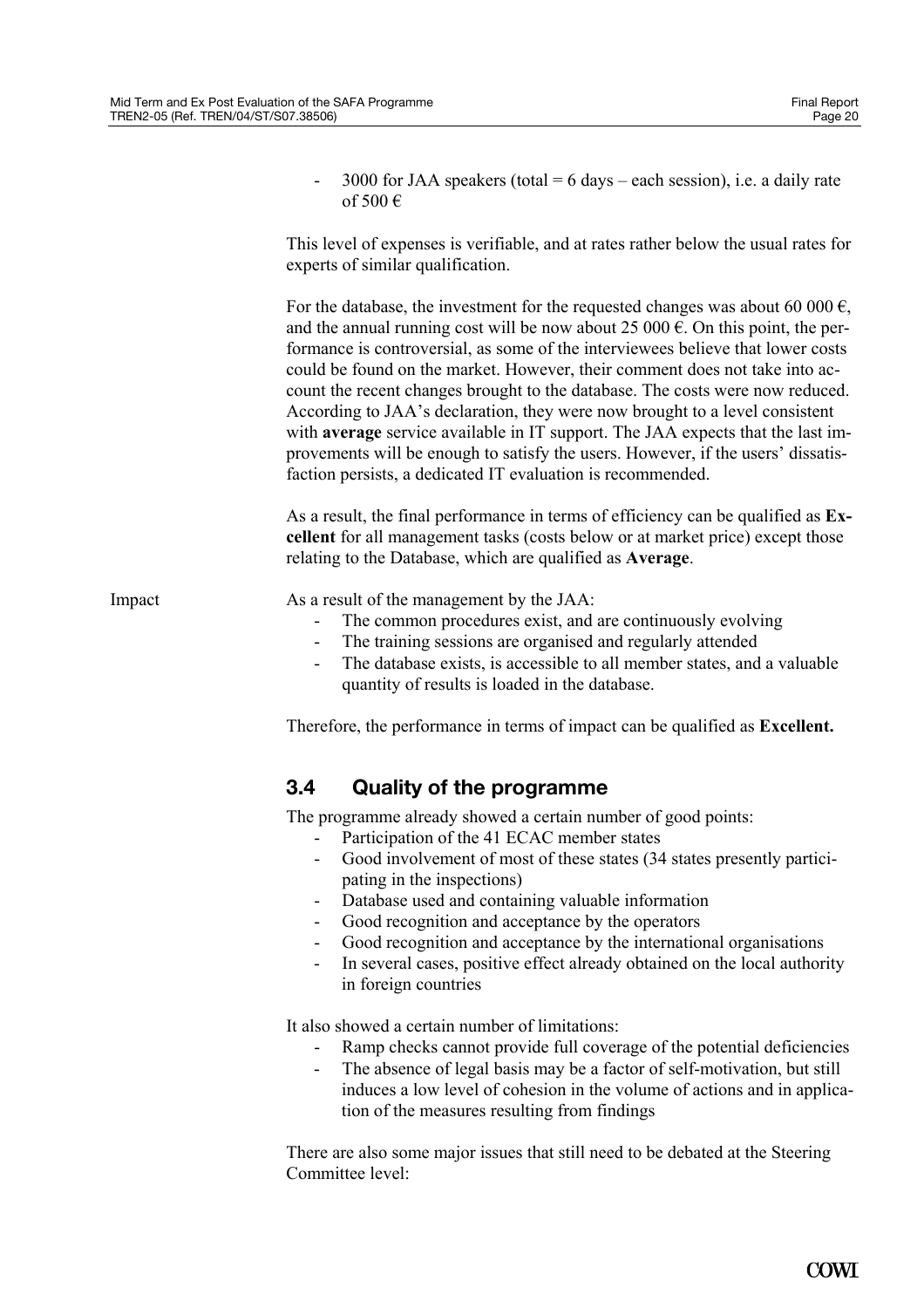- <span id="page-23-0"></span>- Deciding minima applicable to the number of inspections required, by country and by airport $2$
- Deciding whether the results should be kept confidential as it is now (only accessible to the NAAs and programme management), or whether there should be some level of dissemination to the public

However, in spite of the above limitations, the information gained through the SAFA Programme is useful and the inspections contribute to the safe operation of the particular aircraft/operator which has been inspected. SAFA also provides the opportunity for the Aviation Authorities of the Inspecting State and of the State of the Operator to co-operate in resolving specific safety-related problems.

The SAFA Programme has its place in the safety chain and therefore provides a valuable contribution to aviation safety in Europe. In this way, the quality of the programme is qualified as **Good**.

## **3.5 Relevance relating to the EU policy**

The European Commission has proposed to the European Union Council and to the European Parliament a "Directive on the safety of third countries aircraft using Community airports". The Directive provides a legal basis for the performance of ramp checks on aircraft by EU Member States. It will enter into force in April 2006.

Within the SAFA programme, having a legal basis will hopefully bring a higher level of cohesion between the different aviation authorities within the European Union.

It should also be considered that if the SAFA programme was not existing/continued, the EU would have to build-up an equivalent organisation to be able to manage actual application of its Directive.

Countries participating in the SAFA programme will comply "de facto" with the EU Directive. However, some differences still exist, the major of which are:

- The SAFA programme applies to "foreign aircraft", where the EU Directive only concerns "third countries" aircraft. This excludes from the scope some EU countries that, from experience, require more vigilance, while still addressing some non-EU countries that are among the "good performers".
- The SAFA programme involves the 41 ECAC countries, i.e. 16 non-EU European countries. In the future, particular attention must be given to decide on continuing participation / equal treatment of these countries.

Therefore, the relevance of SAFA to the EU policy can be considered as **Good**, but vigilance is recommended concerning the participation of 16 non-EU ECAC member states.

<span id="page-23-1"></span> $2<sup>2</sup>$  In some countries, only the airports in the state capital are inspected, for lack of resources and insufficient budgets for domestic travels.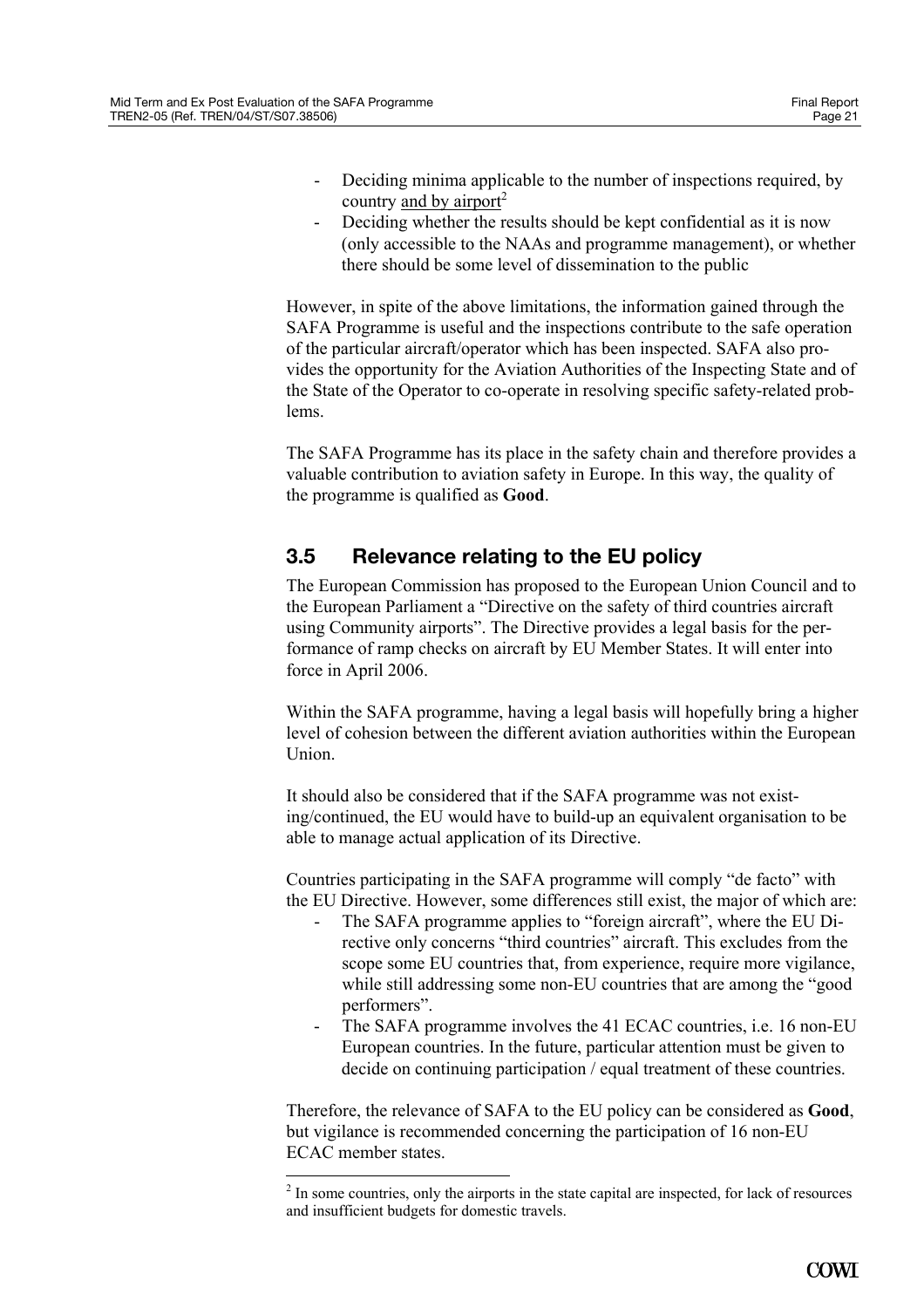## <span id="page-24-0"></span>**3.6 Summary of results**

The ratings detailed in the above sections are summarised as follows:

|                                                             | Effectiveness               | Efficiency           | Impact           | Utility          | Sustainability |
|-------------------------------------------------------------|-----------------------------|----------------------|------------------|------------------|----------------|
| Grant                                                       | <b>Excellent</b>            | <b>Excellent</b>     | Good             | <b>Excellent</b> | N/A            |
| Management by JAA:<br>- Day to day management<br>- Database | <b>Excellent</b><br>Average | Excellent<br>Average | <b>Excellent</b> | N/A              | N/A            |
| Quality of the Programme                                    | Good                        |                      |                  |                  |                |
| EU relevance                                                | Good                        |                      |                  |                  |                |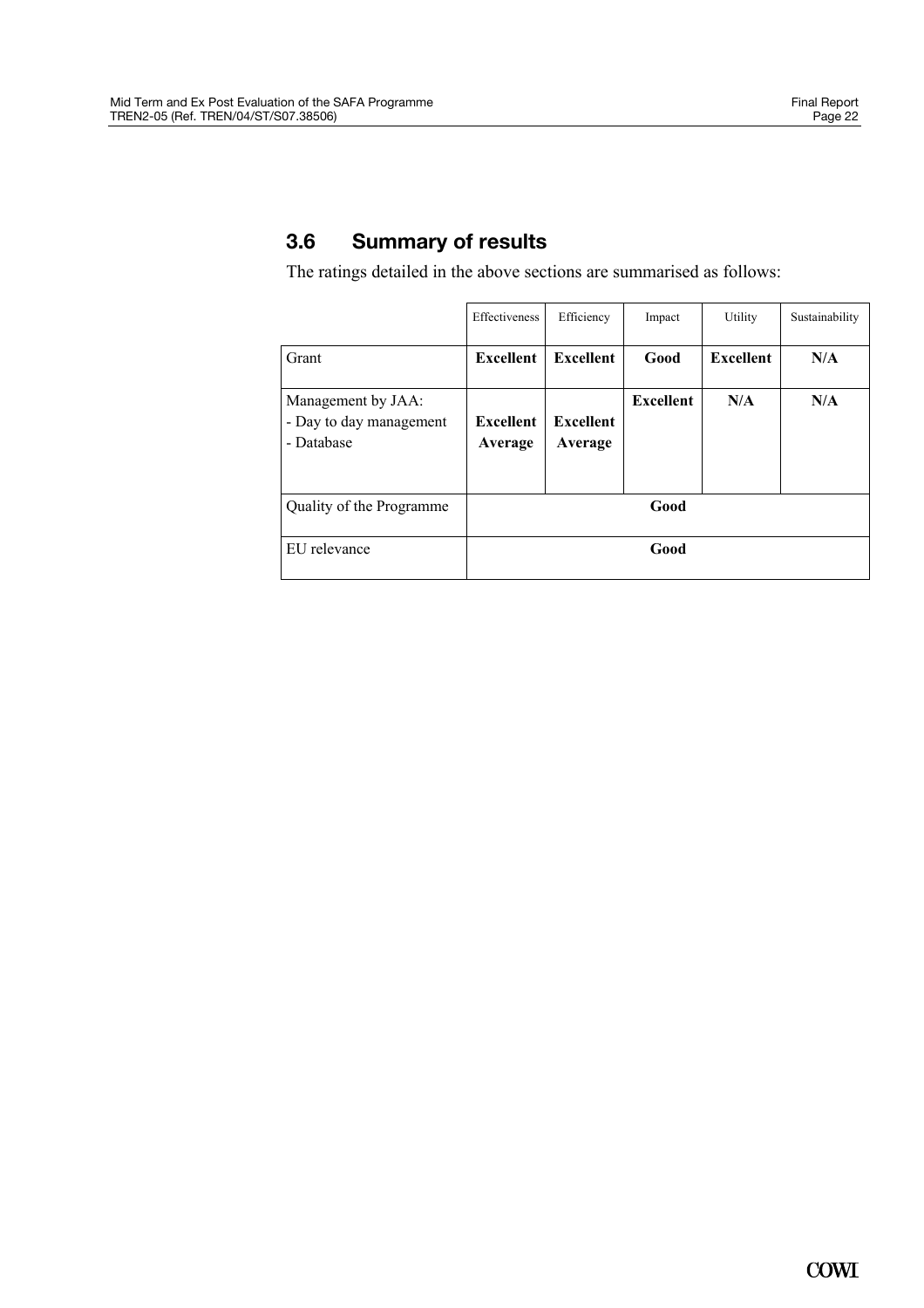## <span id="page-25-0"></span>**4 Conclusions & further recommendations**

In order to assure air safety performance up to the highest international standards for flights in/to/from Europe, a widely accepted inspection programme is a clear necessity.

In this way, the SAFA programme is needed and useful. It answers the requirement for a European / pan-European programme. Its specificities (such as bottom up approach) make it a valuable complement to the duties of foreign National Aviation Authorities and to the ICAO audits.

With evaluation scores from good to excellent, except for one point still at average level (Database), the management by JAA is fully satisfactory. It is effective, efficient, and contributes to a good level of participation of most of the ECAC member states.

Concerning possible weaknesses and limitations to the programme, unequal levels of participation of the different member states was noted. This may be due sometimes to differences in resources, but probably also reflects the lack of legal basis, and insufficient cohesion between the National Administrations involved.

In the coming year, significant evolutions are foreseen, with entry into force of the EU Directive, and with transfers of duties from JAA to EASA. For application of the EU directive, the SAFA programme provides a valuable existing structure/organisation. If this structure/organisation was not existing/continued, the EU would have to build-up something equivalent to be able to manage actual application of its Directive. Furthermore, these evolutions can bring more strength to the SAFA programme, by bringing a legal basis and a reinforced official EU presence.

As a conclusion, and as final recommendations:

- For application of the EU directive, the EC has the choice between building up its own organisation, or continuing its contribution and use the existing SAFA programme. Considering the quality of the SAFA organisation and its present achievements, the solution of continuing seems preferable.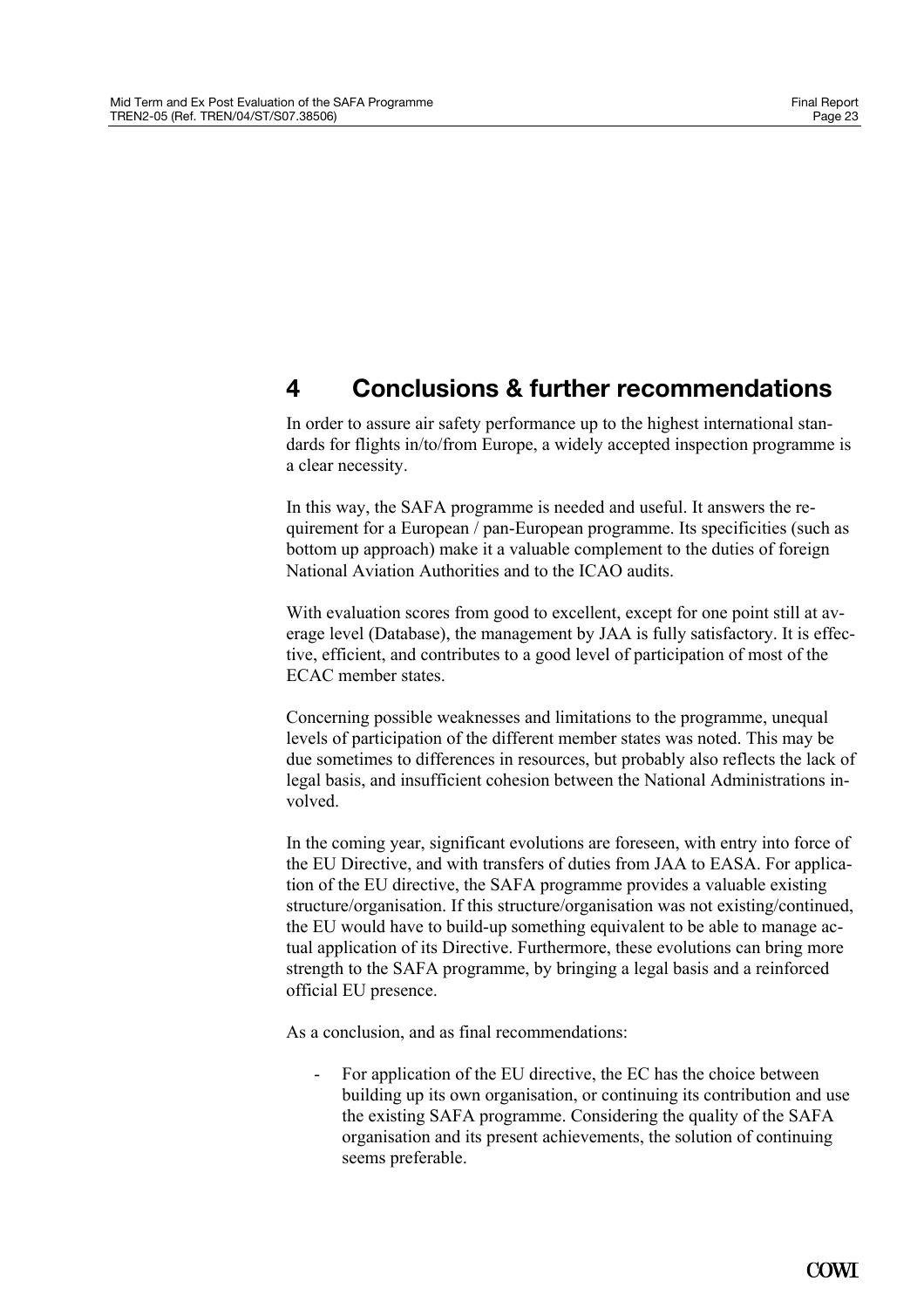- The management by JAA is fully satisfactory. However, if future transfer of its duties to EASA is inevitable, it is essential to organise it when both organisations are ready for a seamless transition.
- Whichever choice is made, it is advisable to include in the future agendas discussions to decide how to continue inspecting aircraft of the EU members that are still considered as requiring vigilance, and also whether/how to continue participation of the non-EU ECAC member states.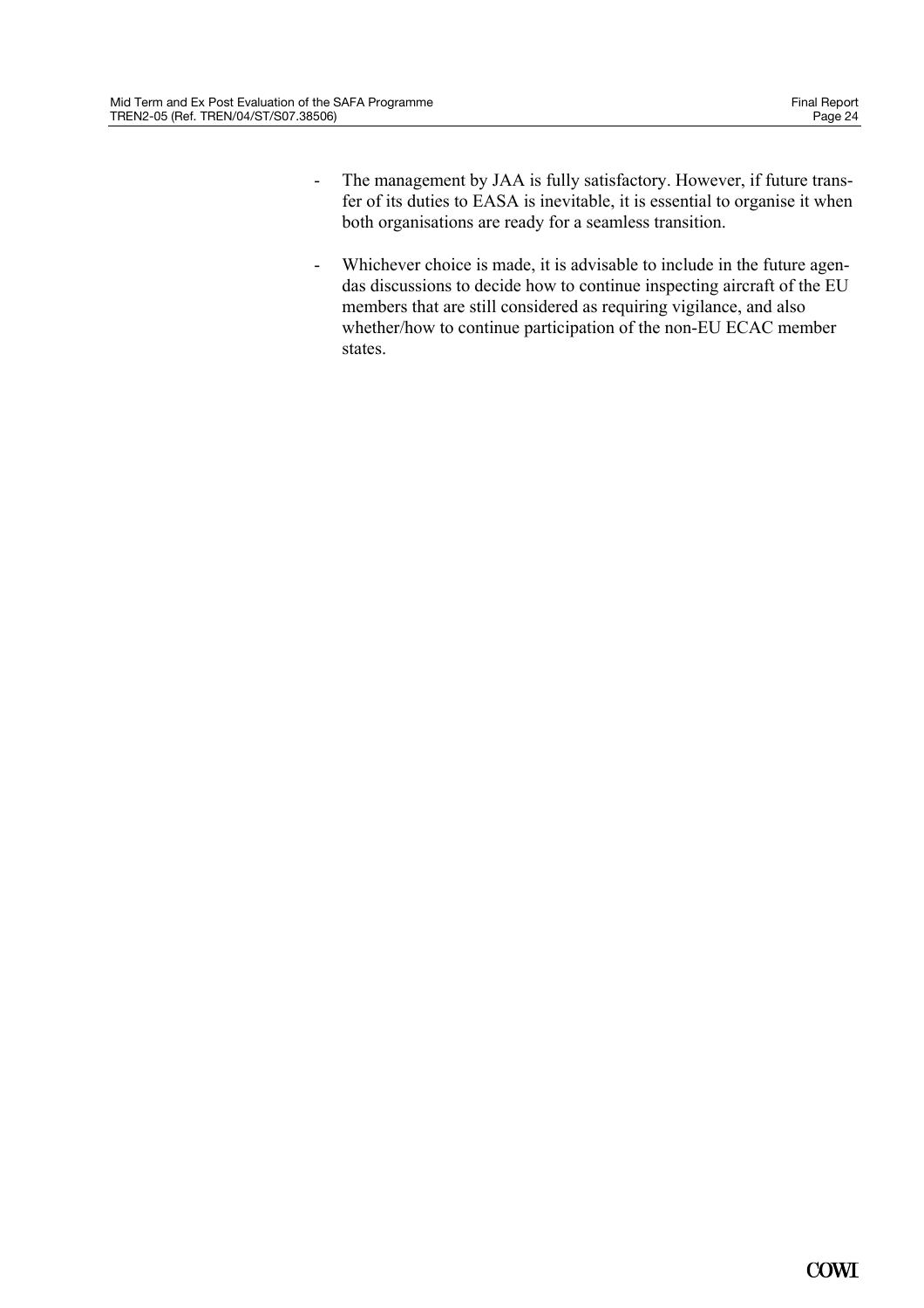# **Appendix A - List of Reference Documents**

#### *Annual reports of the SAFA programme (1999 to 2003):*

ECAC/JAA Programme - SAFA - Report 2003 ECAC/JAA Programme - SAFA - Report 2002 ECAC/JAA Programme - SAFA - Report 2001 ECAC/JAA Programme - SAFA - Report 2000 ECAC/JAA Programme - SAFA - Report 1999 ECAC/JAA Programme - SAFA - Report 1996-1998

#### *Steering Committee meeting – Paris, 18 & 19 January 2005:*

| DGCA122DP2E.pdf   | SAFA programme developments                     |
|-------------------|-------------------------------------------------|
| SAFA-29-WP-2.pdf  | Recommendation for a minimal number of SAFA     |
|                   | inspections to be required from individual ECAC |
|                   | states                                          |
| SAFA-29-WP4.pdf   | Proposal for SAFA procedures manual             |
| SAFA-29-WP6.pdf   | Impact on the SAFA programme from the EU Direc- |
|                   | tive 2004/36/CE                                 |
| SAFA-29-WP6.2.pdf | Appendix to SAFA-29-WP6.pdf                     |
| SAFA-29-WP7.pdf   | Progress report on the Operational Review Board |
| SAFA-29-WP7.2.pdf | Example 1: table Operator Ratio's and Trends    |
| SAFA-29-WP7.3.pdf | Operators Top 10 ratio board                    |

#### *Minutes of the last Steering Committee meetings:*

SAFA STC28SD.pdf 28th SC meeting: Summary of decisions SAFA ST.C\_27-SD.pdf 27th SC meeting: Summary of decisions SAFA STC26SD.doc 26th SC meeting: Summary of decisions SAFA StC25-SD.pdf 25th SC meeting: Summary of decisions

#### *Contact points:*

Listcoordinators.doc

#### *Technical attachment to grant agreement:*

Technical Attachment.pdf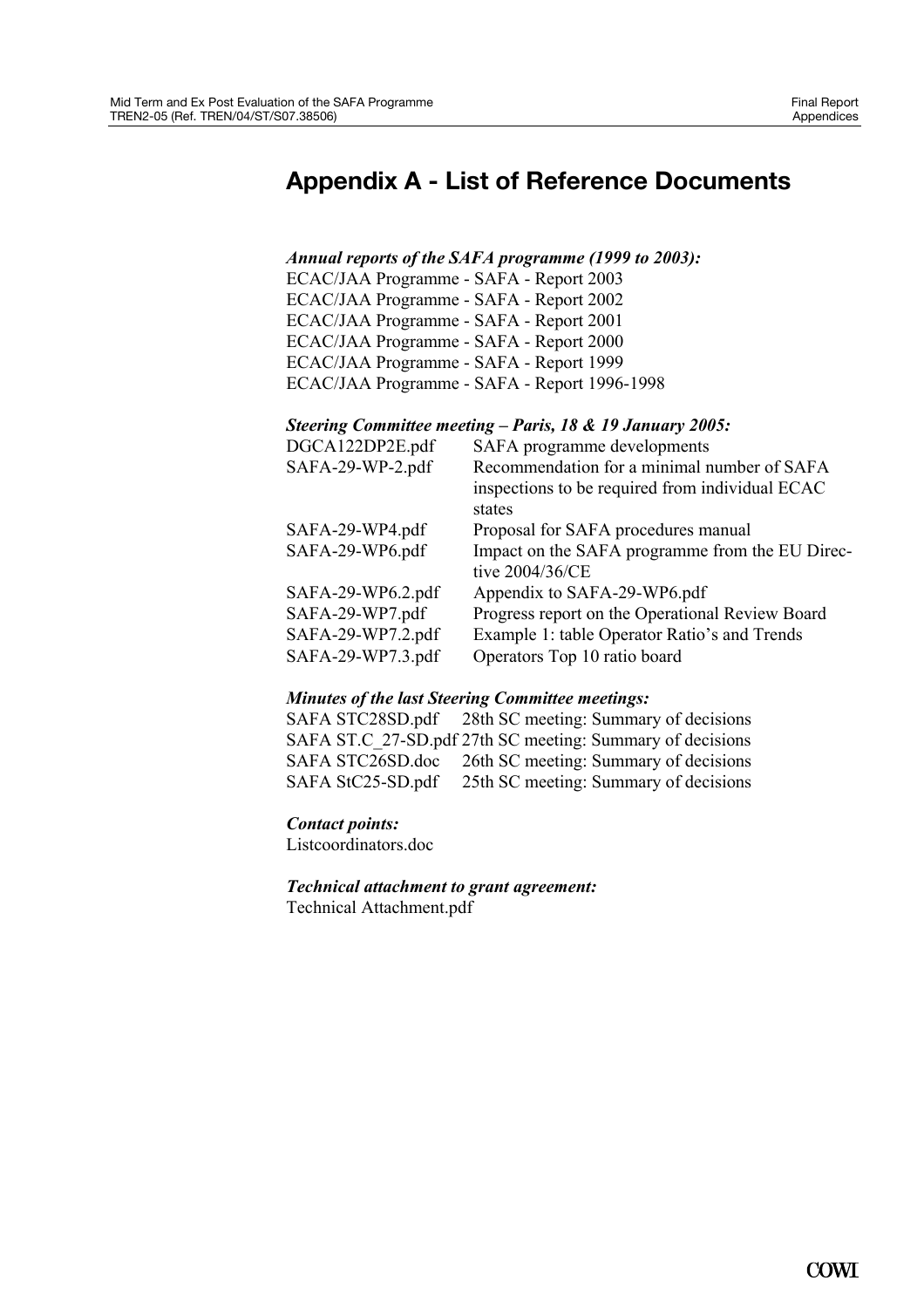# **Appendix B: Interview Template**

**Date: Location:** 

**Person met:** 

**Organisation:** 

**Title / role in the programme:** 

#### **CHECK LIST / POINTS OF INTEREST**

General comment about the programme

Strengths

Limitations

Mode of apprehension of the results

Vision of the future works (roadmap)

Other existing programmes – complementarities / redundancies

Budget & resources: Impact / criticality of the European Commission's contribution

Expectancies for the next period

Comments & suggestions for improvement

*Interview notes*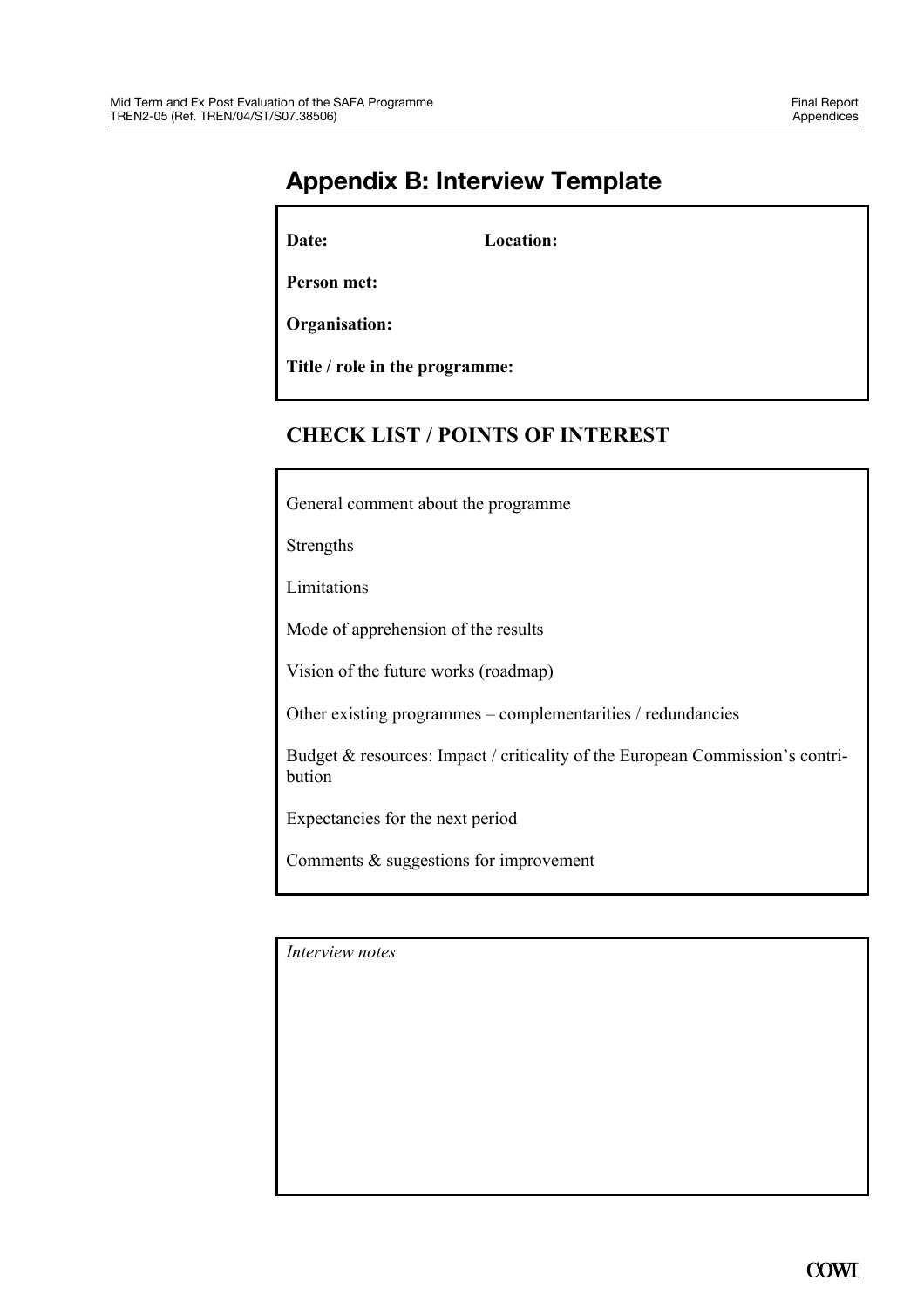# **Appendix C: Meeting agenda in Hoofddorp**

#### **MONDAY - 21 FEBRUARY 2005**

- 10.00 12.00: Wim Ovaa, JAA (SAFA Coordinator)
- 12.00 13.00: Pim van Santen, JAA (Contracts Management)

Lunch

14.00 – 16.00: Ernst van Duffelen, NLA (SAFA National Coordinator)

#### **TUESDAY – 22 FEBRUARY 2005**

- 09.00 10.00: Frank Manuhutu, JAA (Legal Coordinator)
- 10.00 11.00: Joost Jonker, JAA (Administrations Manager)
- 11.00 12.00: Wim Ovaa